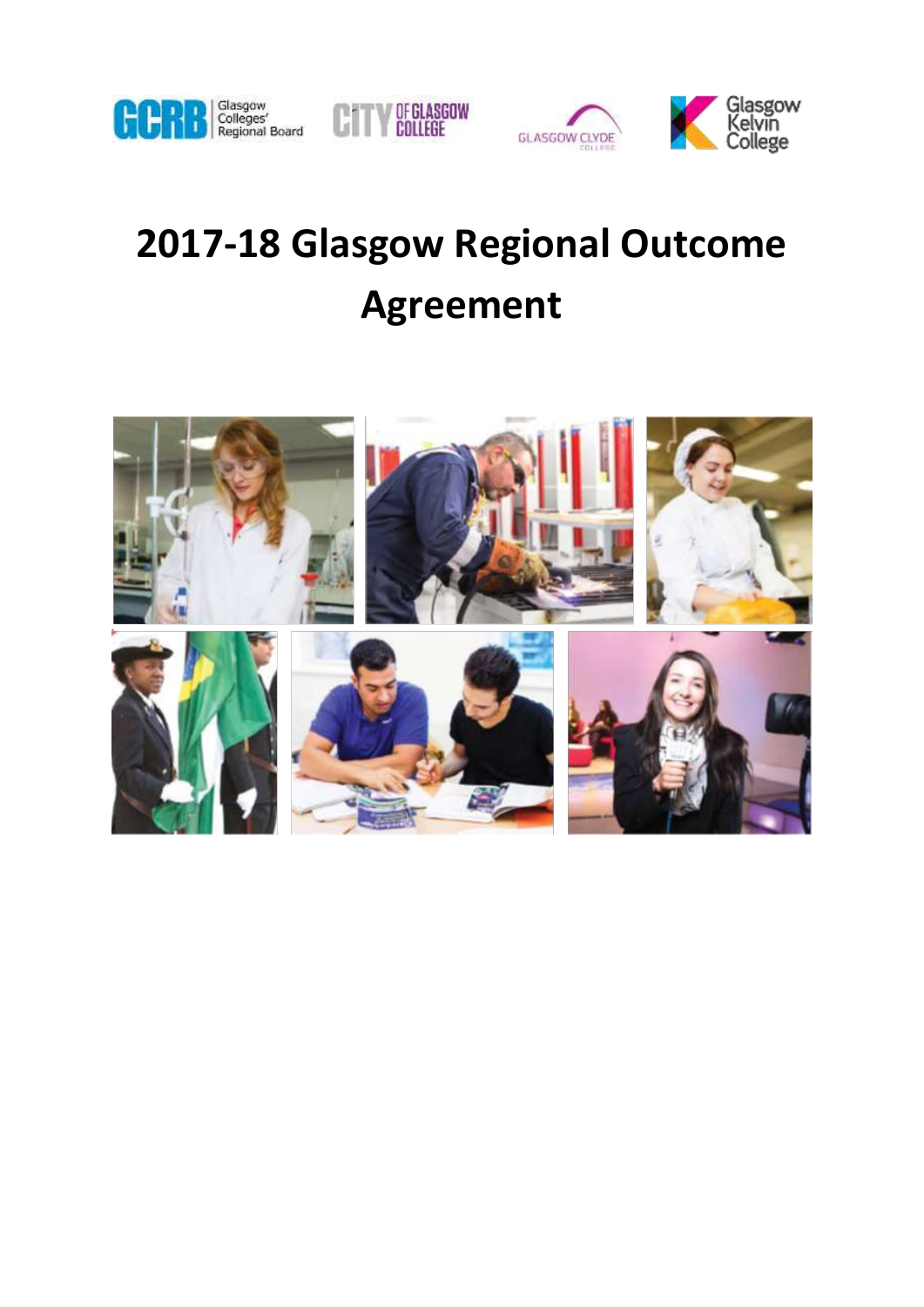## **Contents**

| 1. |     | Introduction to the Glasgow Region 2017-18 Regional Outcome Agreement 4    |  |
|----|-----|----------------------------------------------------------------------------|--|
| 2. |     |                                                                            |  |
|    |     |                                                                            |  |
|    |     |                                                                            |  |
|    |     |                                                                            |  |
|    |     |                                                                            |  |
|    |     |                                                                            |  |
|    |     |                                                                            |  |
|    | 1.  |                                                                            |  |
|    | 2.  |                                                                            |  |
|    | 3.  |                                                                            |  |
|    | 4.  |                                                                            |  |
|    | 5.  |                                                                            |  |
|    | 6.  | Meeting the needs of English for Speakers of Other Languages learners 17   |  |
|    | 7.  |                                                                            |  |
|    | 8.  | Developing the Young Workforce (DYW), Senior Phase Vocational Pathways and |  |
|    |     |                                                                            |  |
|    | 9.  |                                                                            |  |
|    | 10. |                                                                            |  |
|    | 11. |                                                                            |  |
|    | 12. |                                                                            |  |
|    | 13. |                                                                            |  |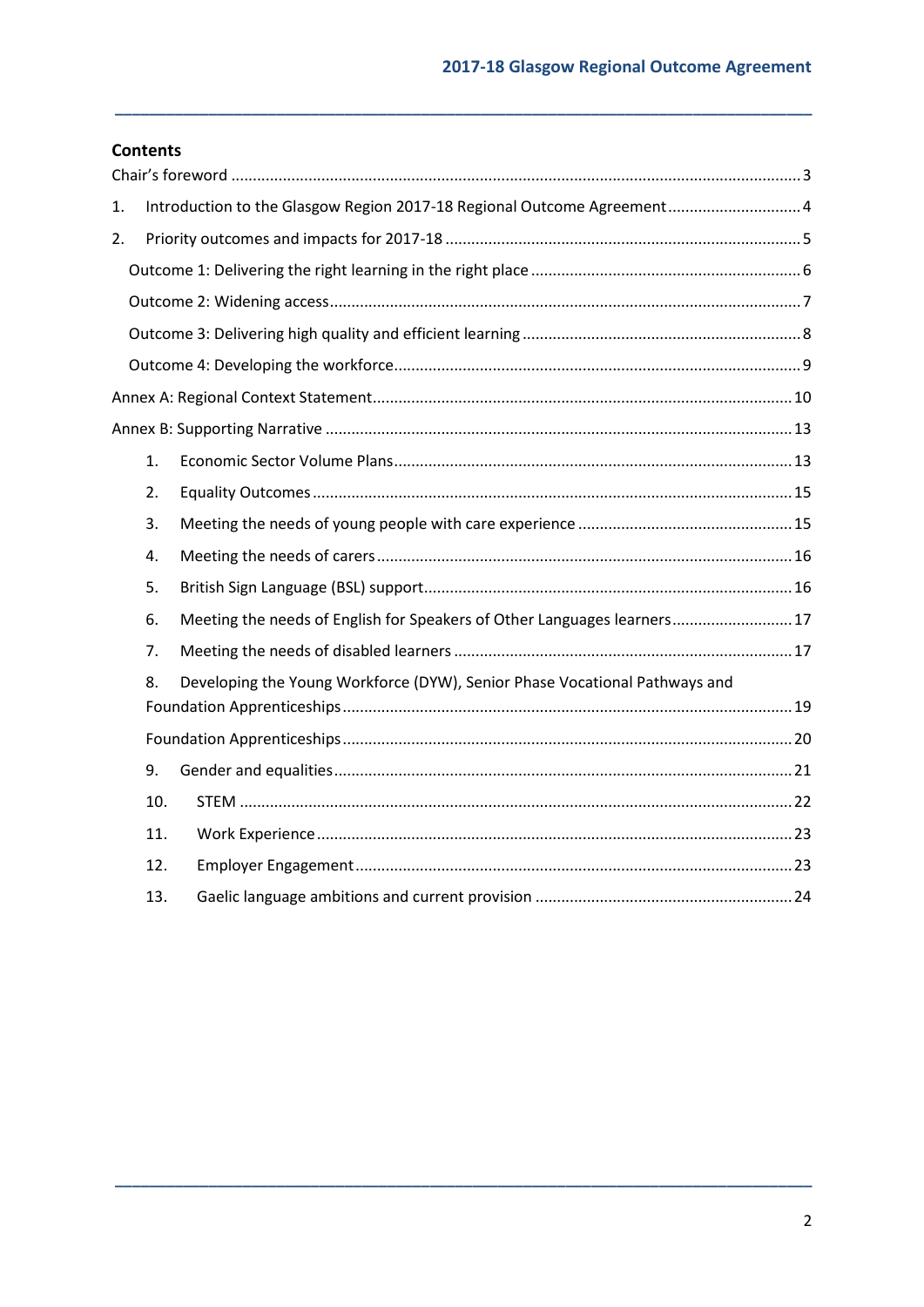## <span id="page-2-0"></span>**Chair's foreword**

It is my pleasure to introduce the 2017-18 Regional Outcome Agreement (ROA) for the Glasgow Region.

**\_\_\_\_\_\_\_\_\_\_\_\_\_\_\_\_\_\_\_\_\_\_\_\_\_\_\_\_\_\_\_\_\_\_\_\_\_\_\_\_\_\_\_\_\_\_\_\_\_\_\_\_\_\_\_\_\_\_\_\_\_\_\_\_\_\_\_\_\_\_\_\_\_\_\_\_\_\_\_\_\_\_**

The Glasgow Colleges' Regional Board (GCRB) has a duty to secure the coherent provision of high quality further and higher education in the locality of the regional colleges and ensure that college delivery meets the social and economic needs of the Glasgow region. This ROA is an important element in delivering an effective and inclusive regional college system and has been developed jointly with City of Glasgow College, Glasgow Clyde College and Glasgow Kelvin College.

GCRB is responsible to the Scottish Funding Council for the delivery of this outcome agreement and funding is provided on the condition that GCRB complies with the terms of the Financial Memorandum and commits to work with the three Glasgow region colleges to deliver the outcomes set out in this document. The Glasgow College Region represents just over one fifth of all of Scotland's college education and I believe that a regional board working closely with the assigned colleges provides the right structure, capacity, and flexibility to meet the needs of Scotland's largest city region.

In academic year 2017-18, the Glasgow College region will receive £81,789,905 main teaching and fee waiver grant from the Scottish Funding Council to plan and deliver an equivalent of 368,574 Credits of further and higher education in the region. In addition to this the region will deliver 20,383 Credits funded through the European Social Fund.

This outcome agreement collectively commits GCRB and the Glasgow colleges to working collaboratively to ensure that we deliver the right learning in the right place, that we widen access and support high quality and efficient learning, and that we play a significant role in the development of the regional and national workforce.

The Glasgow colleges have achieved a great deal over recent years, including exceeding the targets for learner recruitment and increasing attainment. GCRB and the three Glasgow Colleges work closely with a range of stakeholders, including over 2,000 different employers, to ensure curriculum delivery maximises opportunities for learners to progress to employment or further study and in 2016, national performance data showed that 98% of Glasgow full-time college leavers were in work, training and-or further study 3-6 months after qualifying. This considerable progress has been facilitated greatly by the strong partnership work and support of the three colleges, for which I wish to record here the thanks of both myself and the Board.

**\_\_\_\_\_\_\_\_\_\_\_\_\_\_\_\_\_\_\_\_\_\_\_\_\_\_\_\_\_\_\_\_\_\_\_\_\_\_\_\_\_\_\_\_\_\_\_\_\_\_\_\_\_\_\_\_\_\_\_\_\_\_\_\_\_\_\_\_\_\_\_\_\_\_\_\_\_\_\_\_\_\_**

Margaret Cook

Chair, Glasgow Colleges' Regional Board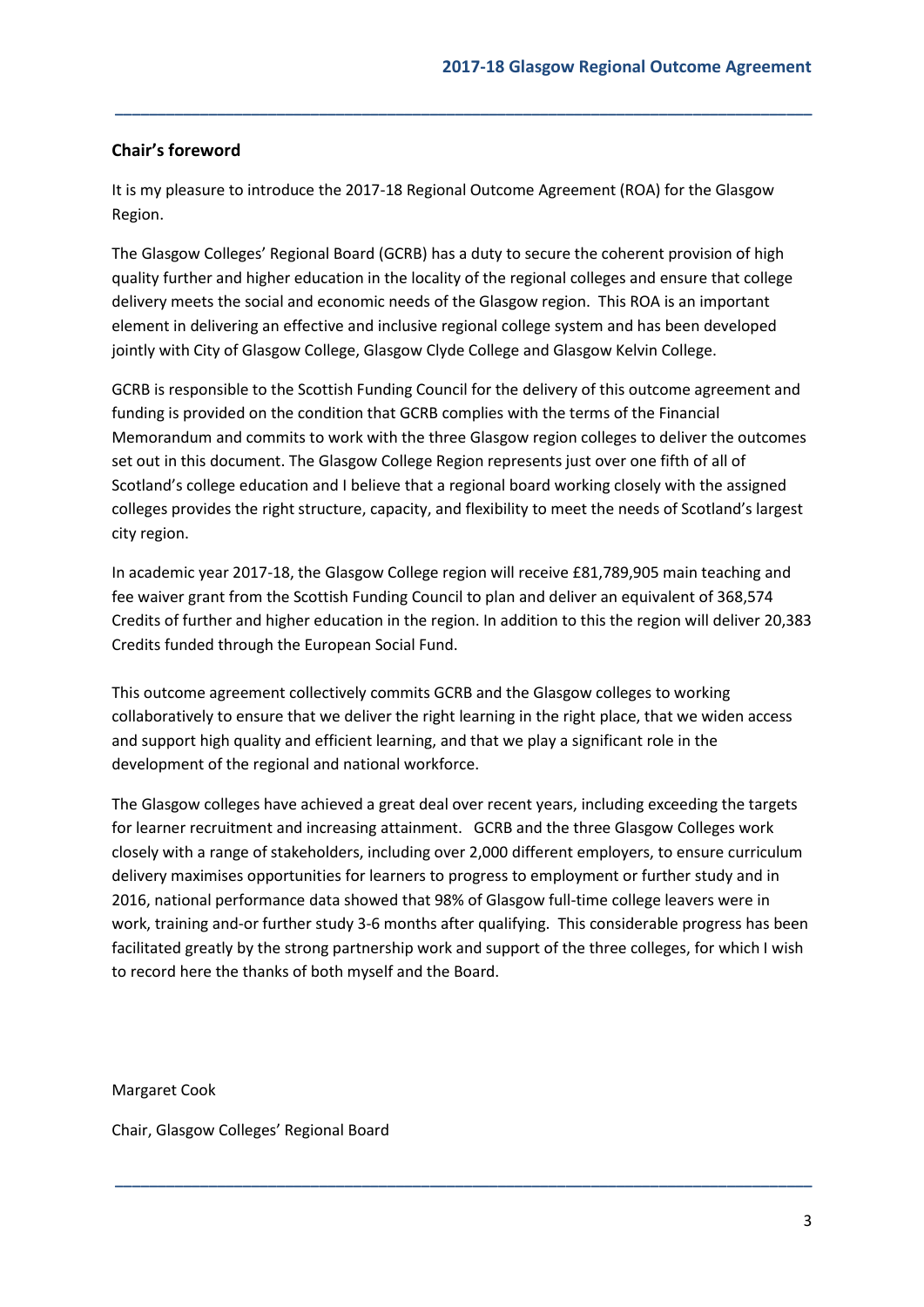#### <span id="page-3-0"></span>**1. Introduction to the Glasgow Region 2017-18 Regional Outcome Agreement**

The development of this ROA has been informed by a wide range of information related to stakeholder and employer needs. This includes information on national economic drivers such as the Scottish Government Economic Strategy, the Scottish Enterprise Business Plan, National Skills Investment Plans and the Scottish Government Youth Employment Strategy alongside information on regional economic drivers such as Regional Skills Assessments, local authority action plans, local authority Single Outcome Agreement priorities, regional employment supply and demand levels.

**\_\_\_\_\_\_\_\_\_\_\_\_\_\_\_\_\_\_\_\_\_\_\_\_\_\_\_\_\_\_\_\_\_\_\_\_\_\_\_\_\_\_\_\_\_\_\_\_\_\_\_\_\_\_\_\_\_\_\_\_\_\_\_\_\_\_\_\_\_\_\_\_\_\_\_\_\_\_\_\_\_\_**

Integral to the development of this ROA, alongside extensive consultation with the three assigned colleges, has been specific consultation on curriculum planning proposals with stakeholders including representatives from Scottish Funding Council, Skills Development Scotland, student associations, staff trades unions, and local authorities. This is in addition to other regional consultation activity related to both the development of a regional strategy for college education and consultation undertaken as part of participation in the Glasgow City Council Commission on College and Lifelong Learning.

Further to this, besides the wider economic and skills analysis outlined above, the colleges constantly consult with the sectors they currently serve and potential new sectors related to existing expertise. This involves engagement at a national level on sector needs, analysis of Sector Skills data on predictions of skills needs, employer feedback, local economic trends and awareness of developments within the University sector.

A significant contributor to an understanding of the socio-economic operating environment of the Glasgow colleges has involved consideration of the Glasgow Regional Skills Assessment (RSA) and Glasgow City's new economic strategy for 2016-2023 (Annex A: Regional Context Statement, provides a summary of key points from these two documents).

The RSA provides a single, agreed evidence base on which to base future investment in skills, built up from existing datasets and results from a partnership of Skills Development Scotland (SDS), Highlands and Islands Enterprise (HIE), Scottish Enterprise (SE), the Scottish Funding Council (SFC) and the Scottish Local Authorities Economic Development Group (SLAED). A summary of the most recent Glasgow Region RSA is provided in Annex A and the full RSA and associated data sets can be accessed at: [http:--www.skillsdevelopmentscotland.co.uk-what-we-do-partnerships-regional-skills](http://www.skillsdevelopmentscotland.co.uk/what-we-do/partnerships/regional-skills-assessments/)[assessments-](http://www.skillsdevelopmentscotland.co.uk/what-we-do/partnerships/regional-skills-assessments/)

The 2016 Glasgow RSA highlights a set of key imperatives for skills training providers, based on a review of socio-economic evidence and forecasts. This suggests that for the Glasgow College Region, there should be priority given to curriculum activity which:

 **Meets the needs of employers**. We should ensure that the volume and content of delivery is appropriately matched to employment demand, particularly in sectors and occupations in the regional economy where replacement demand is strong, including business services and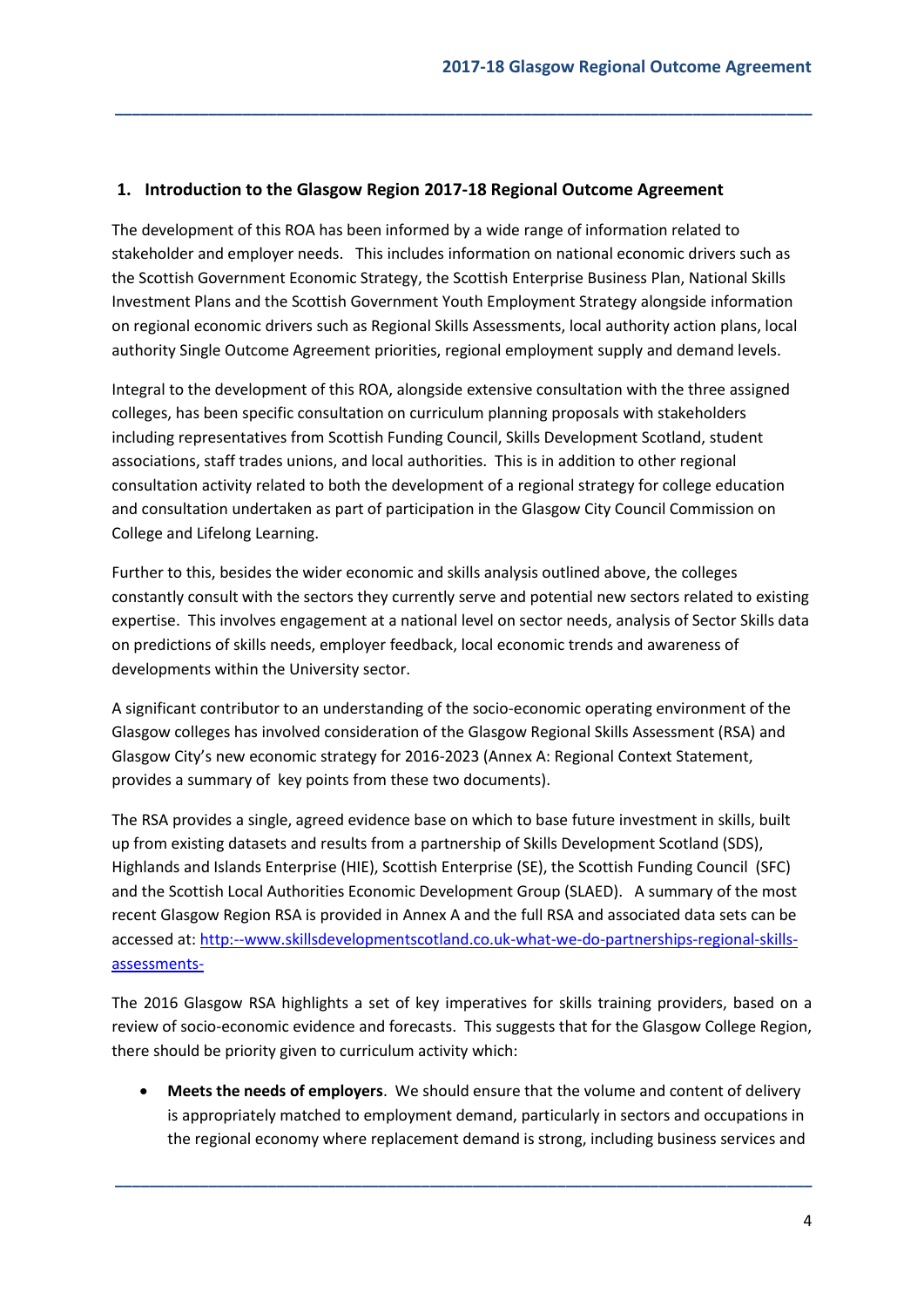financial and professional services, retail, social care/child care and tourism. It is also important that we provide skills training which meets the region's infrastructure needs and this will require adequate construction, engineering and professional skills given anticipated levels of demand arising from City Deal and other capital investment. Tackling gender imbalances in learner programme choice within should be part of meeting these needs.

**\_\_\_\_\_\_\_\_\_\_\_\_\_\_\_\_\_\_\_\_\_\_\_\_\_\_\_\_\_\_\_\_\_\_\_\_\_\_\_\_\_\_\_\_\_\_\_\_\_\_\_\_\_\_\_\_\_\_\_\_\_\_\_\_\_\_\_\_\_\_\_\_\_\_\_\_\_\_\_\_\_\_**

- **Widens access and increases the pool of labour.** Economic activity levels have risen, however there remain more than 1 in 10 residents with no qualifications in the region, and deprivation levels have remained at a similar proportion of the Scotland total. Skills shortages are reported by employers, and more regional residents need to be helped to take up employment opportunities where they exist.
- **Enhances progression routes and pathways.** Demand for skills in the region is strongest at the upper and lower skills levels – professional and elementary occupations – and so progression to upper skills levels needs to be engendered and facilitated. The region's colleges need to increase the supply of well qualified learners to ensure the higher level skilled base required for businesses to move up the value chain and improve productivity and competitiveness. The Glasgow region has made significant strides in moving to a more knowledge-based economy and there will need to be strong skills supply to sustain this transition.
- **Provides more flexible provision**. Non-permanent employment is a feature of the regional economy and more of the future jobs are expected to be part-time. Non-traditional employment also means less conventional career paths, and movement between sectors. Skills provision must be equally flexible, with work-based learning a feature of a more demand led approach to meeting the needs of employers.

This ROA set out how the Glasgow College Region will undertake action to deliver learning opportunities which meet the above key imperatives in 2017-18.

## <span id="page-4-0"></span>**2. Priority outcomes and impacts for 2017-18**

The Scottish Government's Post 16 Education Act restructured the Scottish college sector into 13 college regions. The purpose of this regionalisation process was to align college service delivery more closely to regional needs and the Act requires each region to have regard to the economic and social needs of its region, its skills needs, social inclusion needs and equalities needs, and to seek to improve the economic and social well-being of the region. This regional outcome agreement is a key element in meeting these responsibilities and it seeks to improve regional performance across the four key outcomes set out in the following sections of this ROA. This document is also intended to support the work of the community planning partnerships which operate within the Glasgow College Region.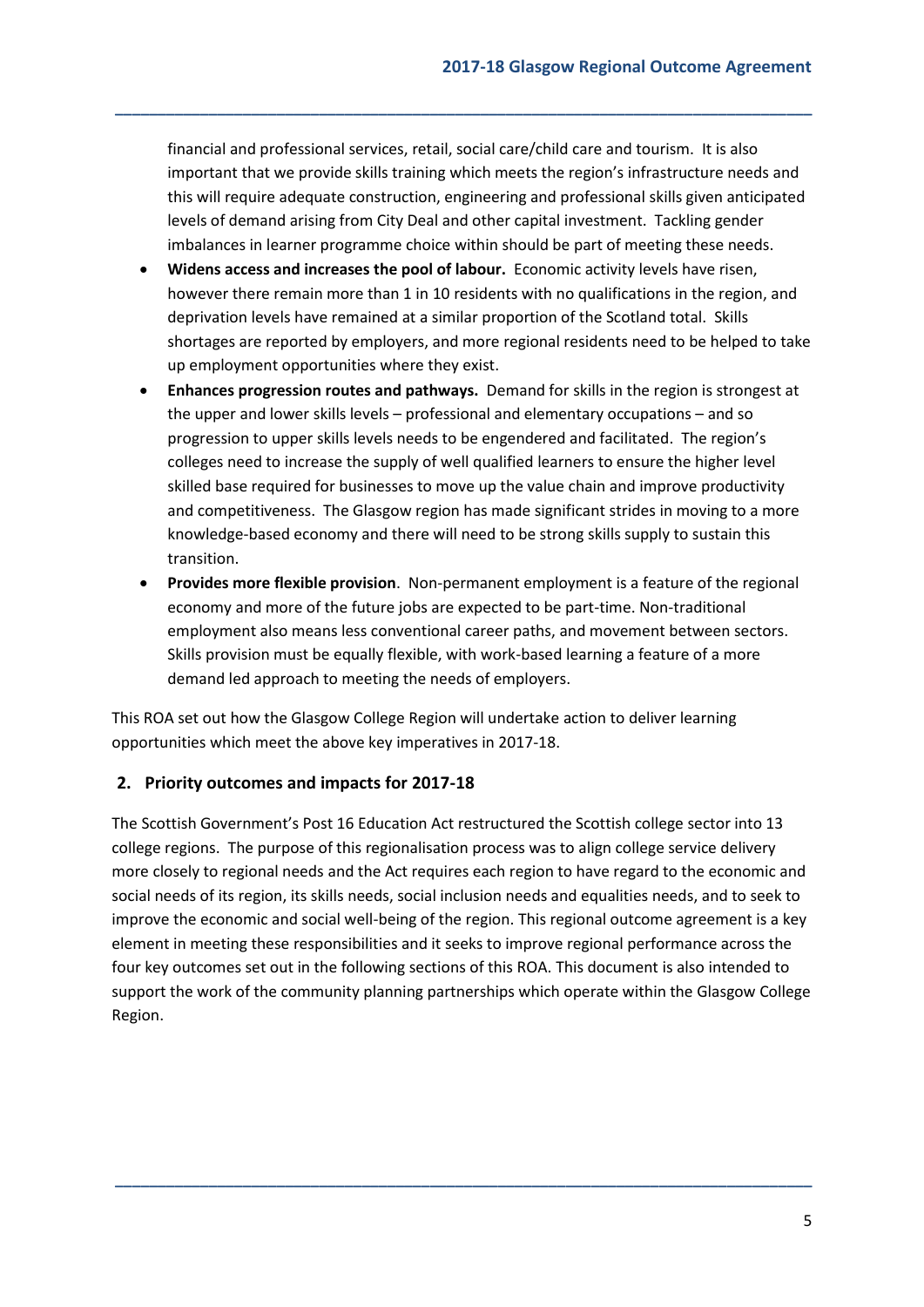## <span id="page-5-0"></span>**Outcome 1: Delivering the right learning in the right place**

We will work collaboratively to better align the curriculum to economic and social needs and provide an increased range of study modes and entry and exit points for learners. In doing so, we will ensure that more residents of Glasgow and Scotland are in employment, education or training.

**\_\_\_\_\_\_\_\_\_\_\_\_\_\_\_\_\_\_\_\_\_\_\_\_\_\_\_\_\_\_\_\_\_\_\_\_\_\_\_\_\_\_\_\_\_\_\_\_\_\_\_\_\_\_\_\_\_\_\_\_\_\_\_\_\_\_\_\_\_\_\_\_\_\_\_\_\_\_\_\_\_\_**

|                            | 2015-16<br>Regional | 2017-18<br>Regional |  | City of<br>Glasgow | Glasgow<br>Clyde | Glasgow<br>Kelvin |
|----------------------------|---------------------|---------------------|--|--------------------|------------------|-------------------|
|                            | Benchmark           | Target              |  | College            | College          | College           |
| Total core credit target   | 366,827             | 368,574             |  | 170,151            | 121,041          | 77,382            |
| <b>ESF Credit Target</b>   | 18,276              | 20,383              |  | 10,668             | 7.319            | 2,396             |
| <b>Total Credit Target</b> | 385,103             | 388,957             |  | 180,819            | 128,360          | 79,778            |

Key performance measures for this outcome in 2017-18 are:

Key regional actions supporting this outcome will be to:

- Implement year 3 of the aims of the regional Curriculum and Estates plan through delivery of agreed levels of core and ESF Credits, and associated volumes of activity related to economic sectors and levels of study.
- Continue to review curriculum alignment to the social and economic needs of the region through stakeholder engagement and an evaluation of national and local labour market intelligence, Skills Investment Plans, Regional Skills Assessments, local authority Single Outcome Agreements, economic regeneration plans and any other relevant policy, sociodemographic or environmental information.
- Review and enhance the range and extent of learning modes offered, with a particular focus on increasing the flexibility of learning opportunities and the volume of work-based learning so that more employees are able to upskill an progress within the workplace.
- Develop and implement actions to be led by regional Curriculum Hubs which:
	- o enhance regional engagement with employers/stakeholders; and
	- o develop and increase opportunities for joint curriculum and sharing of practice within hub subject areas;
	- o promote increased participation and innovation in STEM-related course delivery;
	- o review subject level performance indicators and identification of quality enhancement actions to improve the learner experience; and
	- o consider post-course progression data and identify actions to increase rates of direct progression into employment..
- Continue to review and provide appropriate levels of English language and Adult Literacies learning tuition matched to local population needs to support integration and access to employment and play a lead role in the successful delivery of tuition, including that coordinated through Community Planning Partnerships.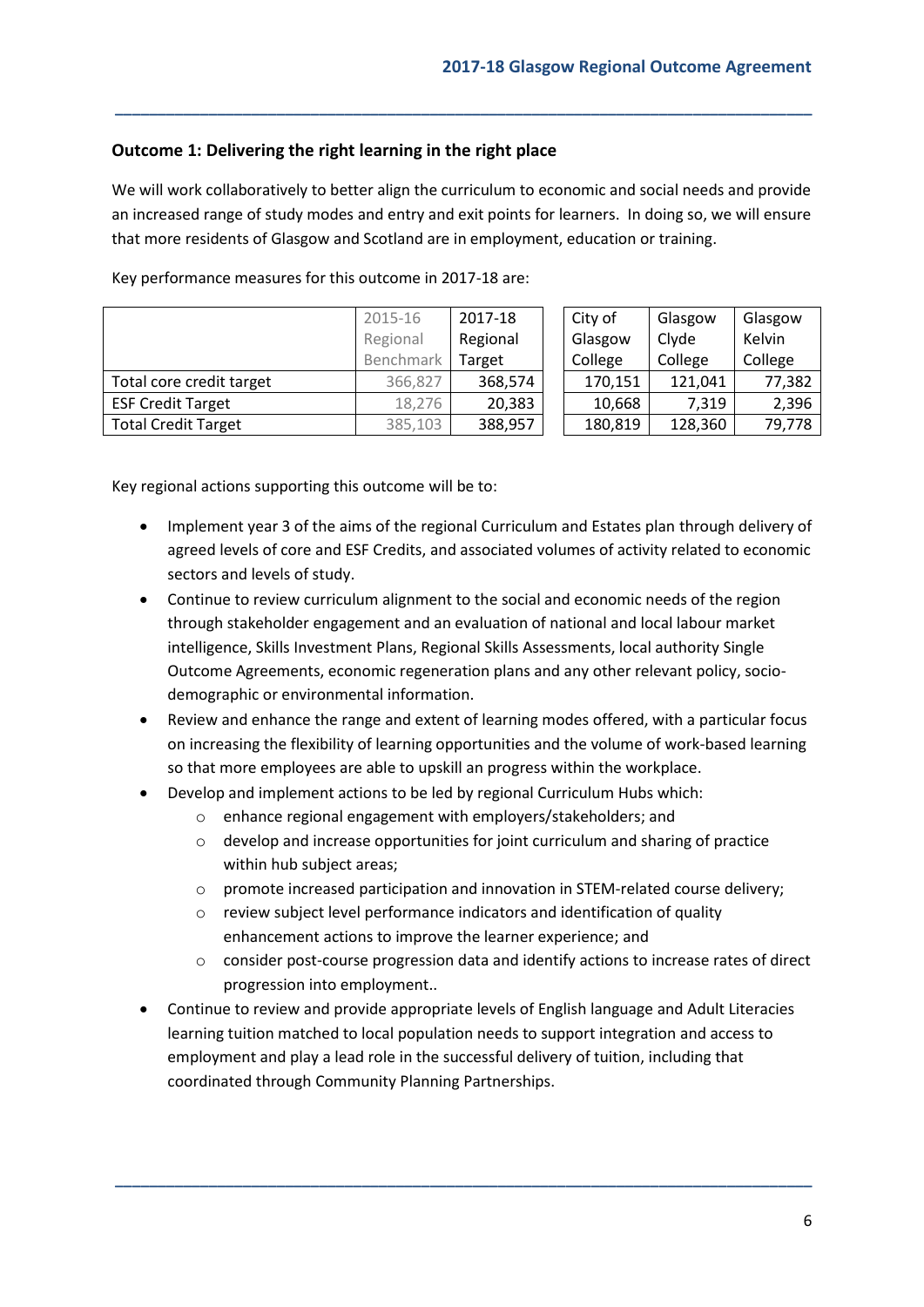## <span id="page-6-0"></span>**Outcome 2: Widening access**

We will work collaboratively to increase participation from under-represented groups across all subject areas. In doing so, we will work to ensure that learning opportunities are accessible, supportive and representative.

**\_\_\_\_\_\_\_\_\_\_\_\_\_\_\_\_\_\_\_\_\_\_\_\_\_\_\_\_\_\_\_\_\_\_\_\_\_\_\_\_\_\_\_\_\_\_\_\_\_\_\_\_\_\_\_\_\_\_\_\_\_\_\_\_\_\_\_\_\_\_\_\_\_\_\_\_\_\_\_\_\_\_**

|                                | 2015-16              | 2017-18 |  | City of | Glasgow | Glasgow       |
|--------------------------------|----------------------|---------|--|---------|---------|---------------|
|                                | Regional<br>Regional |         |  | Glasgow | Clyde   | <b>Kelvin</b> |
|                                | Benchmark            | Target  |  | College | College | College       |
| Volume of SIMD10 Credits       | 107,666              | 111,726 |  | 44,142  | 37,294  | 30,289        |
| Proportion of SIMD10 Credits   | 28.0%                | 28.7%   |  | 24.4%   | 29.1%   | 38.0%         |
| Volume of FE Level Credits     | 207,359              | 218,353 |  | 79,786  | 86,552  | 52,015        |
| Proportion of FE Level Credits | 53.8%                | 56.1%   |  | 44.1%   | 67.4%   | 65.2%         |

Key performance measures for this outcome in 2017-18 are:

Key regional actions supporting this outcome will be to:

- Establish a regional Admissions lead to work with the colleges to:
	- o review admissions processes to identify and reduce barriers for applicants from under-represented and priority groups, including considering implementing a system of contextualised admissions, a regional clearing system, a learner charter and a regionally consistent, high quality exit and progression service.
	- o develop a system of inter-college articulation which improves access for existing Glasgow college learners to the full Glasgow College Region curriculum and increases rates of progression between Glasgow colleges; and
	- $\circ$  enhance access to information, advice and guidance for all learners at key transition phases.
- Investigate more fully the rates of learners classing themselves as disabled and identify any barriers to participation or reasons for non-disclosure.
- Engage with partners to support access and increase participation levels of learners from priority groups such as care experienced or disabled learners, and monitor and improve where appropriate retention and attainment rates for selected groups;
- Promote the sharing of practice with respect to the development of college Access and Inclusion strategies and develop a shared approach to mainstreaming equality across College functions, and to conducting equality impact assessments.
- Maintain a dialogue with regional local authority education services during the period of the Regional Outcome Agreement and jointly assess with them, within resource requirements, if any greater level of college support for learners with profound and complex needs is required.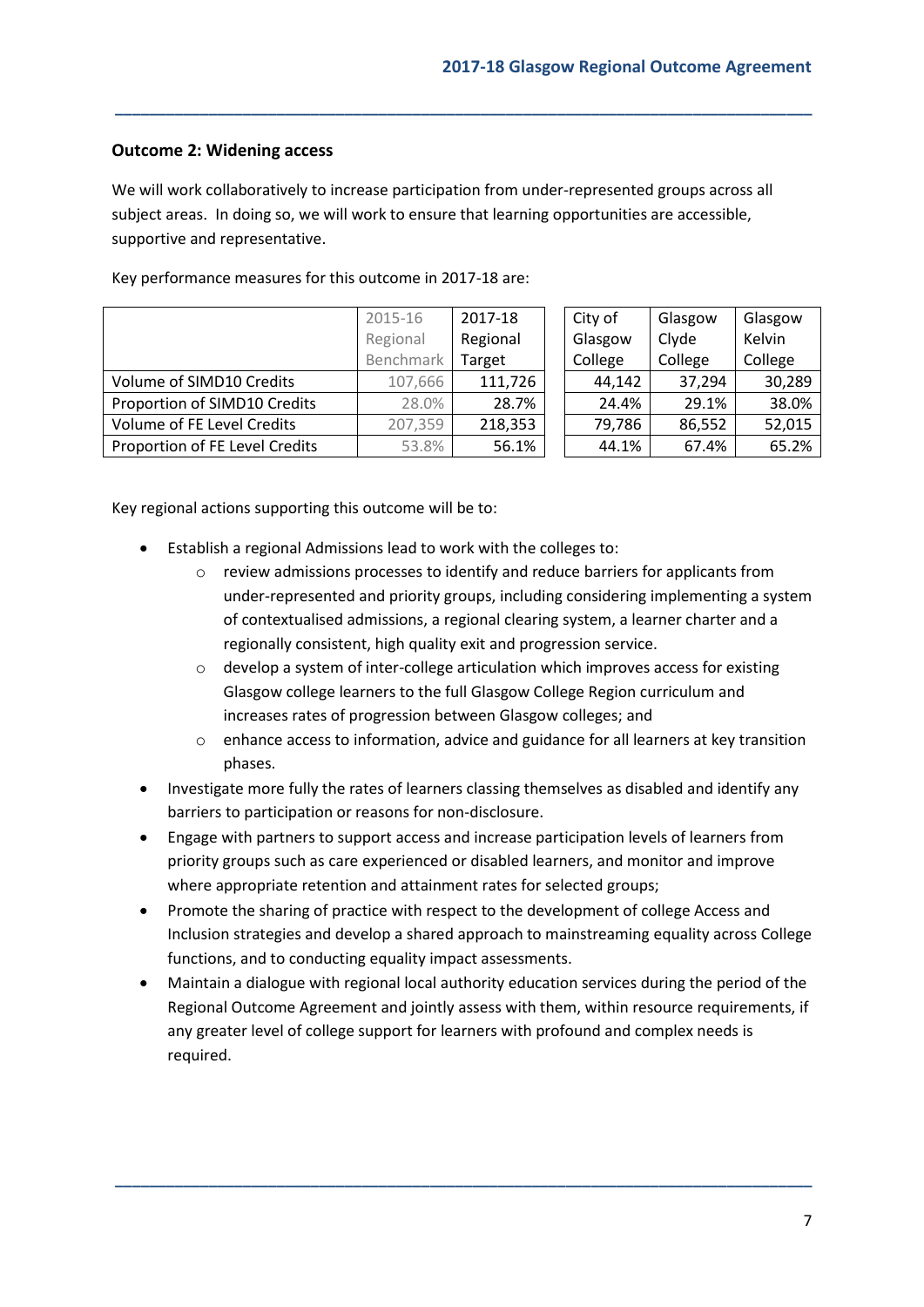## <span id="page-7-0"></span>**Outcome 3: Delivering high quality and efficient learning**

We will work collaboratively to improve learner success and positive progression in work or further study. In doing so, we will work to ensure that learning opportunities are accessible, supportive and representative.

**\_\_\_\_\_\_\_\_\_\_\_\_\_\_\_\_\_\_\_\_\_\_\_\_\_\_\_\_\_\_\_\_\_\_\_\_\_\_\_\_\_\_\_\_\_\_\_\_\_\_\_\_\_\_\_\_\_\_\_\_\_\_\_\_\_\_\_\_\_\_\_\_\_\_\_\_\_\_\_\_\_\_**

|                                | 2015-16   | 2017-18  | City of | Glasgow | Glasgow |
|--------------------------------|-----------|----------|---------|---------|---------|
|                                | Regional  | Regional | Glasgow | Clyde   | Kelvin  |
|                                | Benchmark | Target   | College | College | College |
| FT FE % Success (all learners) | 67.2%     | 67.5%    | 72.2%   | 66.5%   | 67.0%   |
| PT FE % Success (all learners) | 79.5%     | 80.0%    | 87.5%   | 71.0%   | 81.5%   |
| FT HE % Success (all learners) | 74.6%     | 75.0%    | 76.7%   | 75.1%   | 72.0%   |
| PT HE % Success (all learners) | 79.0%     | 80.5%    | 81.8%   | 82.5%   | 80.0%   |

Key performance measures for this outcome in 2017-18 are:

|                          | 2014-15 | 2017-18 |       |       |       |
|--------------------------|---------|---------|-------|-------|-------|
| FT FE % Success (SIMD10) | 65.3%   | 65.7%   | 69.5% | 65.7% | 65.0% |
| PT FE % Success (SIMD10) | 73.2%   | 74.5%   | 78.1% | 69.3% | 80.0% |
| FT HE % Success (SIMD10) | 68.6%   | 69.8%   | 73.1% | 69.3% | 70.0% |
| PT HE % Success (SIMD10) | 73.8%   | 78.2%   | 78.0% | 78.9% | 78.0% |

| 69.5% | 65.7% | 65.0% |
|-------|-------|-------|
| 78.1% | 69.3% | 80.0% |
| 73.1% | 69.3% | 70.0% |
| 78.0% | 78.9% | 78.0% |

|                            | $\perp$<br>∠∪⊥∙<br>ب بان | 2017-18      |       |            |     |
|----------------------------|--------------------------|--------------|-------|------------|-----|
| No. articulating to degree | $\cap$ $\cap$<br>エテンニン   | フつに<br>1,72J | 1,100 | つつに<br>31J | 250 |

Key regional actions supporting this outcome will be to:

- Work with Education Scotland and the Scottish Funding Council and Senior Managers within the three Glasgow colleges to develop and implement the new national quality college framework and arrangements in a manner which takes account of the Glasgow College Region structure.
- Further extend articulation arrangements with universities and where appropriate, develop regional strategic partnership agreements to provide a simplified interface for Glasgow college liaison.
- Ensure alignment of curriculum content with degree level articulation opportunities and support transitions in this context.
- Establish a regional Professional Development lead to work with the colleges to:
	- o promote and facilitate the sharing and development of good practice across the region's colleges
	- o support the development of online teaching resources which are accessible by all Glasgow college staff and learners; and
	- $\circ$  develop a regional and collaborative approach to delivery of the PDA in teaching development , which allows new teaching staff to access mentors from all three colleges as a means of developing best practice within the Glasgow Region.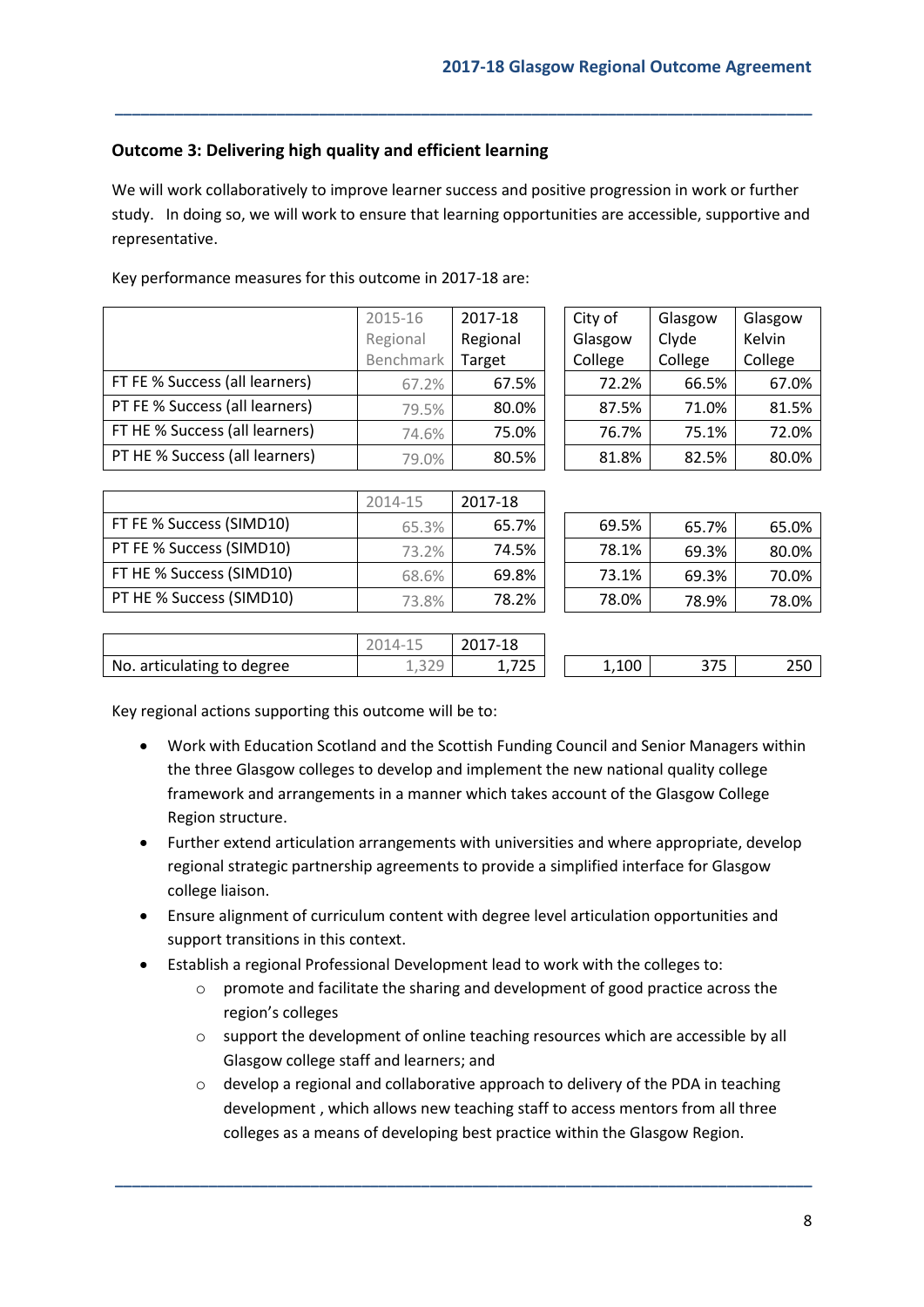## <span id="page-8-0"></span>**Outcome 4: Developing the workforce**

We will work collaboratively to provide more learners with opportunities to experience work and develop employment relevant skills. In doing so, we will work to ensure that more learners develop the appropriate skills needed to get a job, keep a job or get a better job.

**\_\_\_\_\_\_\_\_\_\_\_\_\_\_\_\_\_\_\_\_\_\_\_\_\_\_\_\_\_\_\_\_\_\_\_\_\_\_\_\_\_\_\_\_\_\_\_\_\_\_\_\_\_\_\_\_\_\_\_\_\_\_\_\_\_\_\_\_\_\_\_\_\_\_\_\_\_\_\_\_\_\_**

Key performance measures for this outcome in 2017-18 are:

|                                      | 2015-16<br>Regional | 2017-18<br>Regional | City of<br>Glasgow | Glasgow<br>Clyde | Glasgow<br>Kelvin |
|--------------------------------------|---------------------|---------------------|--------------------|------------------|-------------------|
|                                      | Benchmark           | Target              | College            | College          | College           |
| No. of senior phase pupils (SCQF 5+) | 348                 | 669                 | 34                 | 285              | 350               |
|                                      |                     |                     |                    |                  |                   |
| FT % progression to work or study    | 97.6%               | 97.7%               | 96.8%              | 98.0%            | 98.0%             |
| % destinations known                 | 85.9%               | 87.0%               | 91.4%              | 80.0%            | 80.0%             |

Key regional actions supporting this outcome will be to:

- Establish a regional Developing Scotland's Young Workforce lead to work with the colleges to support delivery of the recommendations of the Commission for Developing Scotland's Young Workforce including::
	- o strengthen partnerships and collaborative work, including with the three Glasgow Region local authorities and Regional Invest in Youth Groups, to fully meet regional demand;
	- o enhance the marketing and promotion of college vocational learning opportunities;
	- o extend early intervention approaches and seek to provide to all regional school pupils at least one opportunity to experience college before they make their Senior Phase subject choices;
	- o align the provision of Senior Phase work experience to college vocational pathways;
	- o promote a focus on STEM provision aligned to labour market needs;
	- o support actions to improve gender balance and increase the impact on other protected groups; and
	- o enhance opportunities for school and college teaching staff to share practice and develop their understanding of vocational learning pathways.
- Identify baseline indicators for levels of work placements on all vocational courses and develop an action plan to increase these.
- Deliver an enhanced regional Foundation Apprenticeships programme.
- Continue to develop and enhance delivery of high quality Modern Apprenticeships (MAs).
- Through the Community Planning Partnership infrastructure, work with local partners to ensure college employability work is directly aligned to the Strategic Skills Pipeline and responds to the needs of local employability partners.
- Present a coordinated region wide bid to SDS which provides an improved approach to offering and delivering SDS Employability Fund programmes.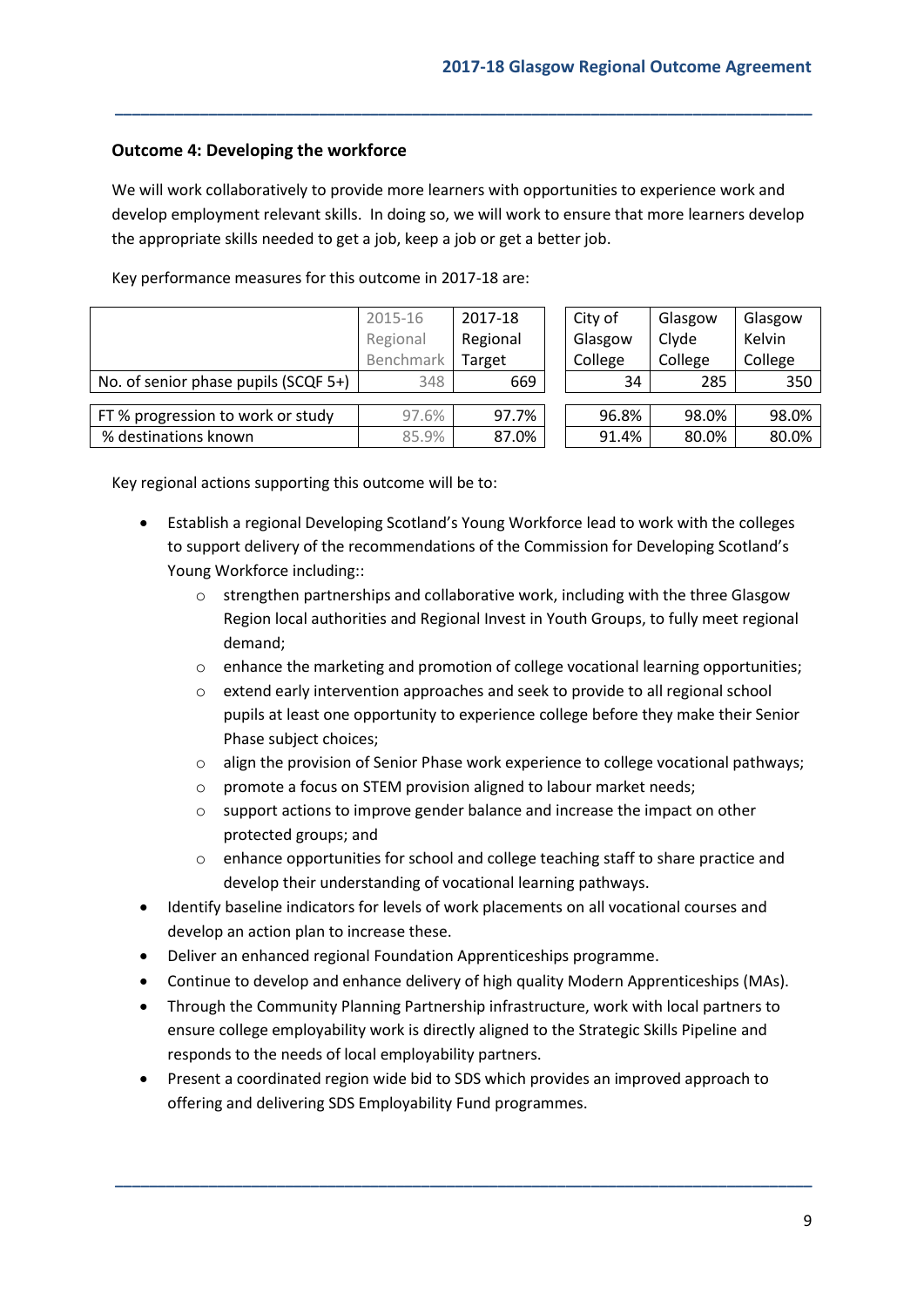## <span id="page-9-0"></span>**Annex A: Regional Context Statement**

The 2016 Glasgow Regional Skills Assessment (RSA) highlights the following characteristics of the Glasgow College Region:

**\_\_\_\_\_\_\_\_\_\_\_\_\_\_\_\_\_\_\_\_\_\_\_\_\_\_\_\_\_\_\_\_\_\_\_\_\_\_\_\_\_\_\_\_\_\_\_\_\_\_\_\_\_\_\_\_\_\_\_\_\_\_\_\_\_\_\_\_\_\_\_\_\_\_\_\_\_\_\_\_\_\_**

- it has a diverse economy, particularly as the college region includes Glasgow City, East Dunbartonshire and East Renfrewshire;
- it benefits from its central location at the hub of Scotland's transport network with easy access to jobs and markets in the central belt, although parts of the region are more rural and remote;
- it benefits from the successful transformation of the Glasgow economy to a service driven economy with a strong cultural and tourism offer and large health and education sectors; and
- whilst it is a region with considerable strengths, it is also one which faces significant challenges to reduce concentrations of low income and workless households in some areas.

The Glasgow Region RSA provides a range of evidence which suggests that the Glasgow Region economy is growing, with strong employment growth over the last five years particularly in the areas of health, education, retail and business administration and ICT. The data presented also suggests there have been significant job losses in the industrial economy, logistics and professional, scientific and technical sectors in the same time period.

The Glasgow region is forecast to experience the second highest rate of employment growth of all 13 college regions, increasing by 2.5% over the 2016-2024 period. Overall, an additional 12,200 people will be in employment. However, despite the forecast employment growth, improving productivity will become the key determining factor in increasing economic prosperity.

The Glasgow Region has a higher than average proportion of employees who work in higher level occupations (49%) and all three Local Authority areas are above the Scotland average of 42%. 26% of those in employment work part-time with the percentage fluctuating between 22% and 27% over the past 10 years. In the Glasgow Region, 6.2% are in non-permanent employment, a higher percentage than nationally (5.4%) and rising to 6.7% in Glasgow City.

In terms of population trends, the current Glasgow College Region population is estimated at 806,240 which represents 15% of the Scotland total population. Over the period 2014-2037, the regional population is expected to grow more quickly than in Scotland as a whole (+10% compared to +8%) and the working age population will also grow compared to a national fall (+2% compared to -4%). Over the longer term, the age structure of the region's population will become older, although less markedly than other areas.

The Glasgow Region is distinctive in the lower than average proportion of residents who are in employment, with only 69% (and 67% for the Glasgow City local authority area) of working age residents in employment compared to the Scottish average of 73%. The regional unemployment rate is falling but remains above Scottish (6%) and UK averages (5%) and within the region the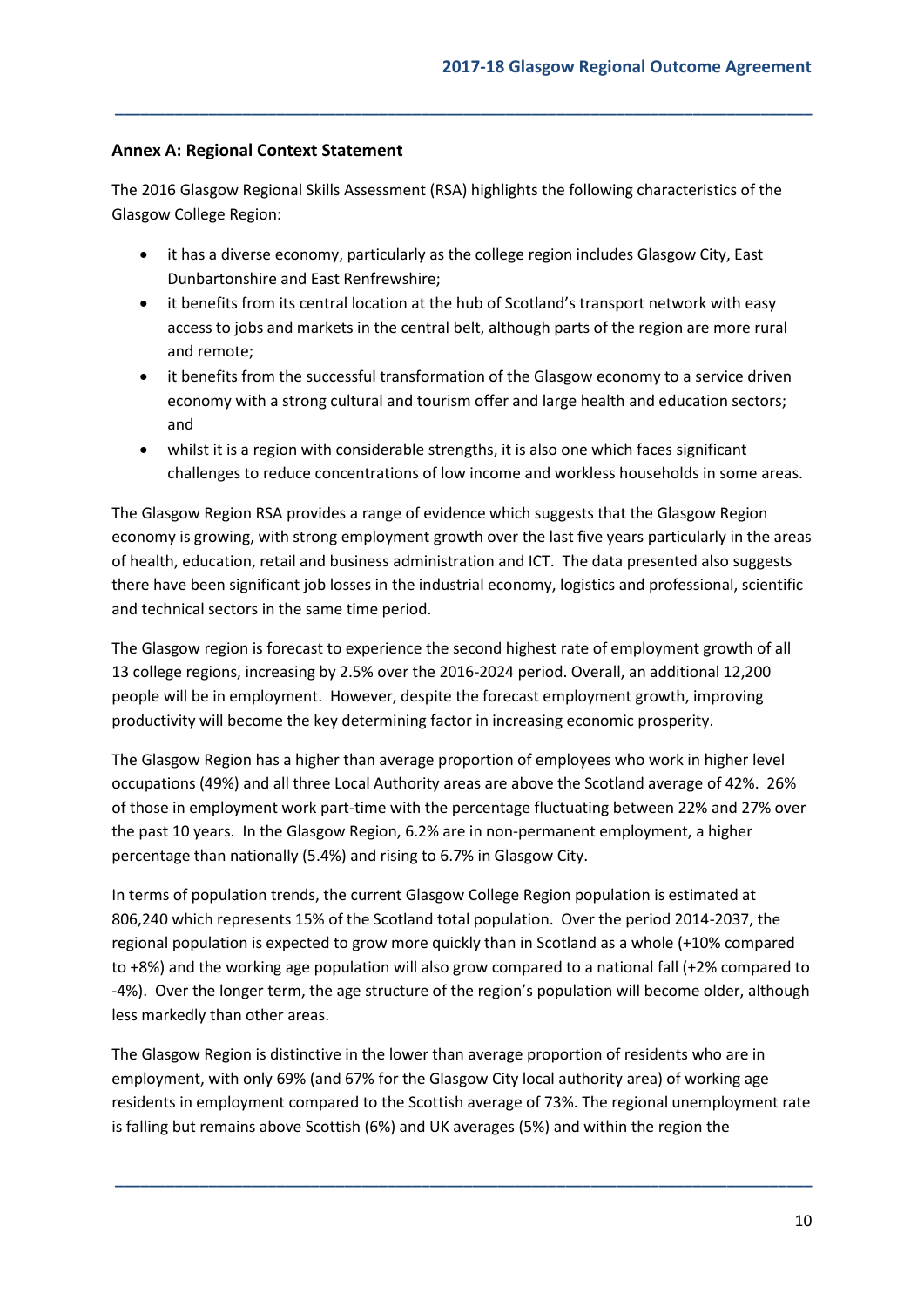unemployment rate was highest in Glasgow City (9%) and lowest (4%) in East Dunbartonshire and East Renfrewshire.

**\_\_\_\_\_\_\_\_\_\_\_\_\_\_\_\_\_\_\_\_\_\_\_\_\_\_\_\_\_\_\_\_\_\_\_\_\_\_\_\_\_\_\_\_\_\_\_\_\_\_\_\_\_\_\_\_\_\_\_\_\_\_\_\_\_\_\_\_\_\_\_\_\_\_\_\_\_\_\_\_\_\_**

In line with the above, 2016 SIMD data shows that the Glasgow City area continues to have the largest proportion across Scotland of data zones in each area which are among the most deprived, with 48% of the 20% most deprived data zones. This data shows that the level of relative deprivation in Glasgow is broadly similar in comparison with 2012, the last time this data was produced. For example, just over two-fifths (43%) of the 746 Data Zones in Glasgow are ranked in the bottom 15% most deprived neighbourhoods in Scotland, similar to the level (42%) recorded in 2012. Glasgow also continues to have the highest proportion of its neighbourhoods in the bottom 10% across Scotland, with one third of Glasgow College Region residents residing in SIMD10 datazones.

With respect to travel to work patterns, there are very high levels of out-commuting from East Dunbartonshire and East Renfrewshire to Glasgow City with only 25% and 18% respectively of residents working within their home local authority.

The Glasgow College Region workforce has become increasingly well-qualified between 2005 and 2015 with the proportion holding level 7+ qualifications increasing at a faster rate than nationally and whilst there has been a significant decrease in the proportion with no qualifications over that period, there remains a significant proportion of Glasgow residents with low/no qualifications as compared to Scotland as a whole.

In terms of employment demand within specific economic sectors, the Glasgow Region RSA highlights the following:

- Total employment (jobs) is forecast to rise by 0.4% per year over the 2016-24 period, twice the rate of 0.2% for Scotland and this equates to 17,700 additional jobs in the area by 2024.
- Administrative & support and professional, scientific & technical activities are expected to account for over half of new jobs (10,400) in the area over the 2016-24 period. The construction sector is also expected to experience significant job creation (2,700 jobs). In contrast, jobs losses are expected within manufacturing (2,600 jobs) and public administration & defence (2,800 jobs).
- Growth is expected across all occupations over the forecast period, with the exception of administrative and secretarial occupations, which is expected to see a decline (500 people). Professional (3,100 people) and elementary occupations (2,100 people) are forecast to see the biggest increases and growth is expected in associate professional and technical, caring, leisure and other service, and sales and customer service occupations (1,600 people each).
- More modest growth is also expected in managers, directors and senior officials (900 people) and process, plant and machine operatives (400 people) over 2016-2024.
- The majority of openings in Glasgow over the forecast period will require individuals with higher level qualifications, in part a reflection of the sectoral and occupational trends expected over this period. Individuals qualified to SCQF level 7 or above will account for 59% of the 216,500 openings expected to be created between 2016 and 2024. The remaining opportunities will mainly be for individuals qualified to SCQF levels 5-6, equivalent to 31% of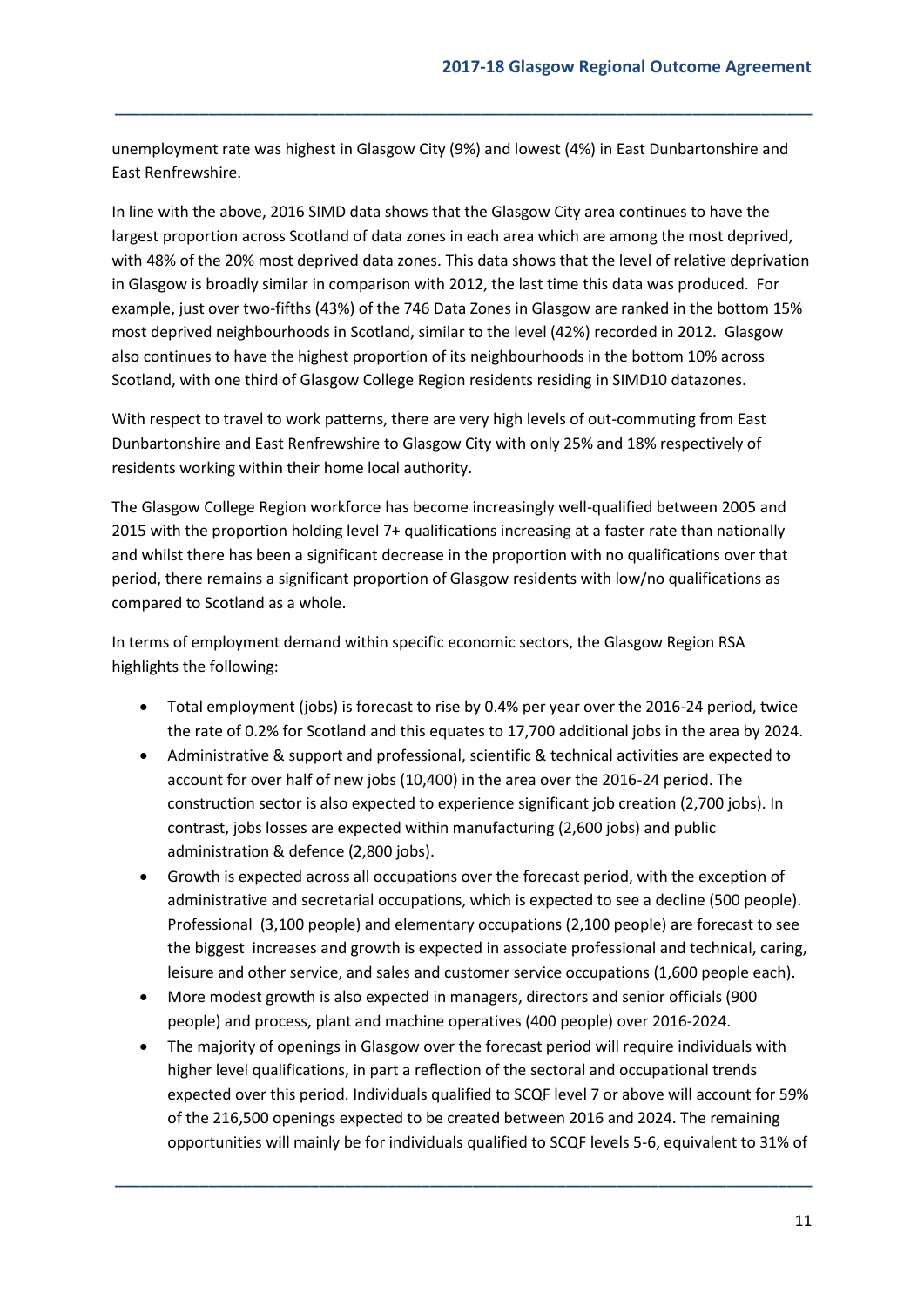openings over the forecast period. There will be limited demand for those with qualifications below this level.

**\_\_\_\_\_\_\_\_\_\_\_\_\_\_\_\_\_\_\_\_\_\_\_\_\_\_\_\_\_\_\_\_\_\_\_\_\_\_\_\_\_\_\_\_\_\_\_\_\_\_\_\_\_\_\_\_\_\_\_\_\_\_\_\_\_\_\_\_\_\_\_\_\_\_\_\_\_\_\_\_\_\_**

The recently launched, Glasgow Economic Strategy: 2016-2023, aims to make Glasgow the most productive major city economy in the UK. The strategy recognises that whilst Glasgow has been the fastest growing major city economy in the UK with a diverse business and industry base and a highly skilled population, more could be done to encourage more innovation, grow our business base, better link skills provision with the needs of the local economy and tackle longstanding health issues, the city so that the city can fully realise its potential.

Overall, the strategy concludes that while Glasgow's economic growth has been remarkable, their analysis has shown the nature of the challenge faced and that creating jobs, tackling poverty, poor health and inequalities has to be the number one priority. The strategy identifies development actions within 10 themes:

- Raising health
- Skills for all
- A fairer Glasgow
- Supporting our key sectors
- Innovation/high value employment
- Smart infrastructure investment
- Housing mix
- Supporting enterprise
- Linking education to employment opportunities
- Increasing our population

In terms of a focus on the development of specific economic sectors, the following areas of the economy are highlighted within the strategy as areas of priority growth:

- Digital Technology
- Finance and Business Services
- Creative Industries
- Low Carbon
- Health and Life Sciences
- Engineering, Design and Advanced Manufacturing
- Tourism and Events

Example actions direct relevant to college activity include delivering an in-work progression programme, piloted with the care sector, increasing the number of young people gaining qualifications in IT, working in partnership with employers, to pioneer a new approach to work experience, ensuring headteachers, parents and higher and further education institutions are informed of economic trends and opportunities , work with colleges to develop a coordinated approach to delivery of the City Deal, and joining up schools, colleges and universities to ensure Glasgow citizens have skills relevant to the local economy.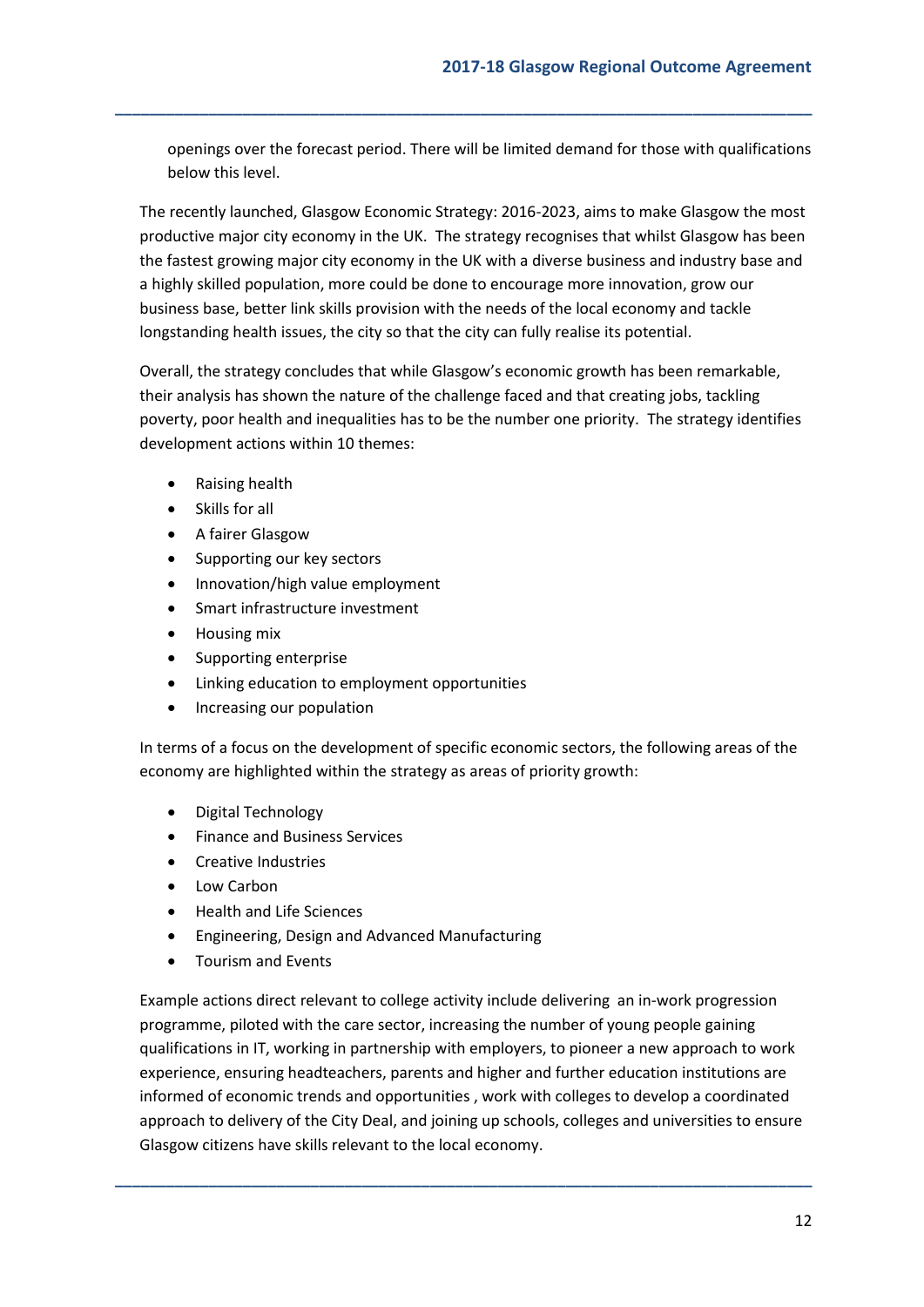## <span id="page-12-0"></span>**Annex B: Supporting Narrative**

#### <span id="page-12-1"></span>**1. Economic Sector Volume Plans**

In order to enable and support the planning of a regionally coherent curriculum which responds to economic and social needs, the Glasgow regional curriculum has been grouped into the following eight sectors:

**\_\_\_\_\_\_\_\_\_\_\_\_\_\_\_\_\_\_\_\_\_\_\_\_\_\_\_\_\_\_\_\_\_\_\_\_\_\_\_\_\_\_\_\_\_\_\_\_\_\_\_\_\_\_\_\_\_\_\_\_\_\_\_\_\_\_\_\_\_\_\_\_\_\_\_\_\_\_\_\_\_\_**

- Administration, Financial and Business Services
- Creative and Cultural Industries
- Energy, Engineering, Construction and Manufacturing
- Food Drink, Tourism, Hospitality and Leisure
- Life and Chemical Sciences
- Health, Care and Education
- Land Based Industries
- Access and Inclusion (includes Special Programmes and ESOL)

Based on an extensive review of a wide range of socio-economic information, in 2014-15 the Glasgow college region developed a five-year curriculum and estates plan which set out proposals that the Glasgow College Region should make changes to the overall shares of core curriculum activity related to these economic sectors.

A review of student activity data presented in the 2015-16 ROA Self-evaluation provided evidence that the Region had broadly delivered on these curriculum and estates proposals and evidence showed that the region had:

- increased delivery volumes related to the key regional economic sectors of Administration, Financial and Business Services, Energy, Engineering, Construction and Manufacturing, Food, Drink, Tourism, Hospitality and Leisure and Health, Care and Education;
- maintained delivery levels within Land-Based Industries and Life and Chemical Sciences sectors; and
- reduced provision within Creative and Cultural Industries delivery so that it aligns more appropriately to regional employment demands.

The data for activity related to Transition and Supported learning suggested a reduction in provision greater than planned (reduced to 13% compared to a planned reduction to 14%). However, analysis suggested that significant contributory factors to this were a reduction in general education delivery which overlapped with school provision, alongside a re-categorisation of lower level transition orientated delivery, particularly in relation to computer-based learning (the latter supported by the greater than planned increase in activity for the Administration, Financial and Business Services sector).

A key focus of the work of the regional Learning and Teaching Group in session 2016-17 has been to review the regional curriculum based on the most up to date labour market, economic and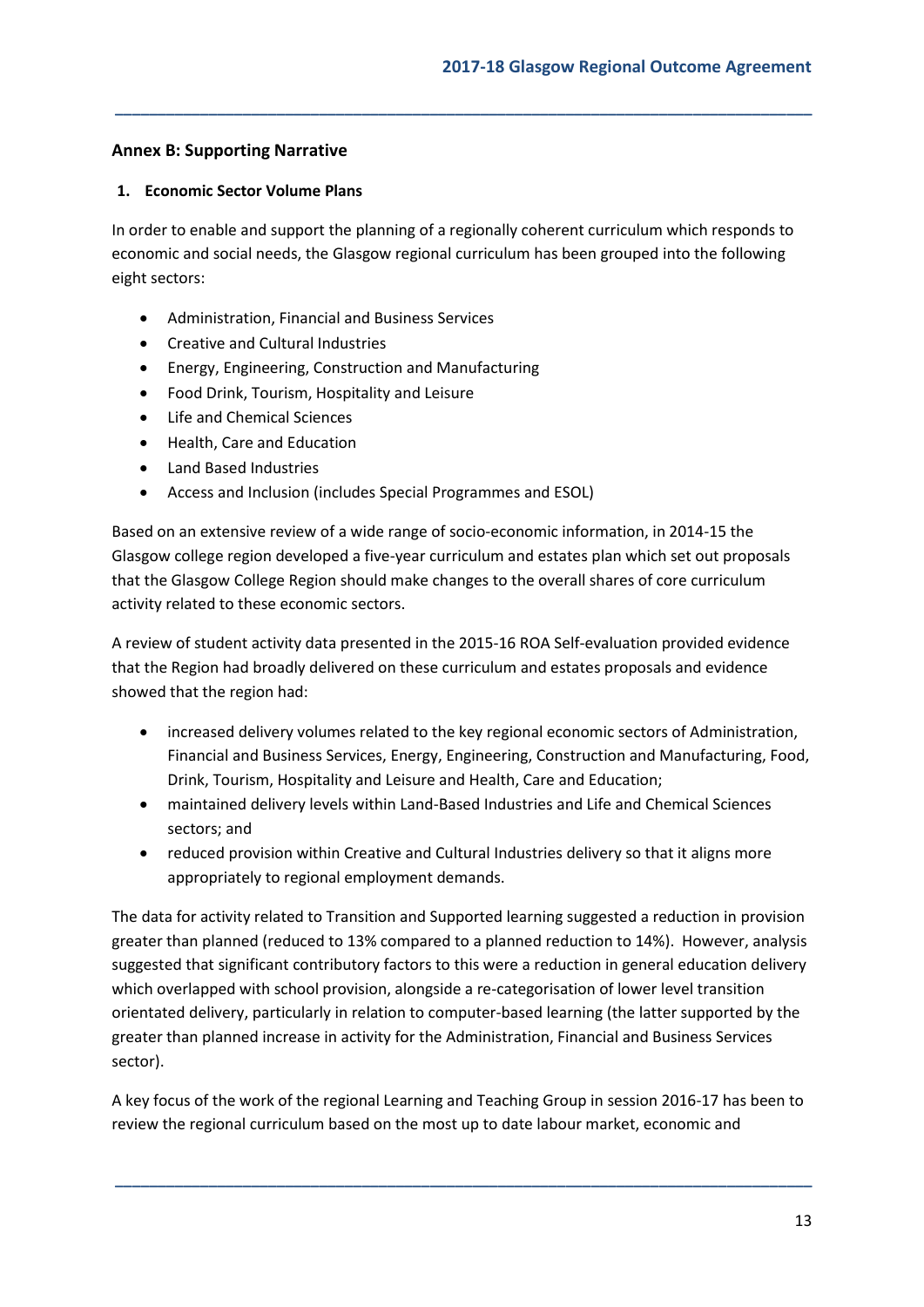demographic information. This work has been undertaken jointly with Skills Development Scotland and overall findings of this are:

**\_\_\_\_\_\_\_\_\_\_\_\_\_\_\_\_\_\_\_\_\_\_\_\_\_\_\_\_\_\_\_\_\_\_\_\_\_\_\_\_\_\_\_\_\_\_\_\_\_\_\_\_\_\_\_\_\_\_\_\_\_\_\_\_\_\_\_\_\_\_\_\_\_\_\_\_\_\_\_\_\_\_**

- When considering replacement demand and identified growth areas, it would seem that the current overall proportions of activity for each economic sector are broadly appropriate and that rather than set specific growth or reduction targets for each sector grouping, they should instead be regularly monitored and reported on over the three year ROA period in the context of any new socio-economic information.
- As an exception to the above, the national government commitment to increase significantly childcare entitlements is likely to require significant expansion of Early Education and Childcare provision. However, initial indications by the SFC are that this will be supported by discrete additional funding and therefore this growth should not displace existing activity.
- Regional and college level curriculum planning should continue to review and develop the curriculum in light of labour market, economic and post-course destination information to better support the employment prospects of learners, and should be reflected in commitments and actions made in college enhancement plans, access and inclusion strategies and gender action plans.

|                                          | Glasgow |  | City of  | Glasgow | Glasgow |  |
|------------------------------------------|---------|--|----------|---------|---------|--|
|                                          | Region  |  | Glasgow  | Clyde   | Kelvin  |  |
|                                          |         |  | College  | College | College |  |
| Administration, Financial and Business   |         |  |          |         |         |  |
| <b>Services</b>                          | 79,734  |  | 50,964   | 18,673  | 10,096  |  |
| Creative and Cultural Industries         | 59,275  |  | 28,191   | 19,474  | 11,611  |  |
| Energy, Engineering, Construction and    |         |  | 35,113   | 19,392  | 22,212  |  |
| Manufacturing                            | 76,717  |  |          |         |         |  |
| Food, Drink, Tourism, Hospitality and    | 68,820  |  | 42,136   | 17,093  | 9,592   |  |
| Leisure                                  |         |  |          |         |         |  |
| Health, Care and Education               | 38,984  |  | 9,531    | 19,357  | 10,096  |  |
| Land-Based Industries                    | 2,823   |  | $\Omega$ | 2,823   | 0       |  |
| Life and Chemical Sciences               | 11,388  |  | 100      | 7,249   | 4,039   |  |
| <b>Transition and Supported Learning</b> | 51,704  |  | 14,784   | 24,300  | 12,621  |  |

The table below sets out planned overall curriculum delivery volumes for 2017-18 within each of the economic groupings used within the Glasgow Region.

In line with the above, the focus of regional activity for curriculum sector groupings led by the work of Regional Curriculum Hubs will be to develop and implement actions which:

- o enhance regional engagement with employers/stakeholders;
- o develop and increase opportunities for joint curriculum and sharing of practice within hub subject areas;
- o promote increased participation and innovation in STEM-related course delivery;
- o review subject level performance indicators and identification of quality enhancement actions; and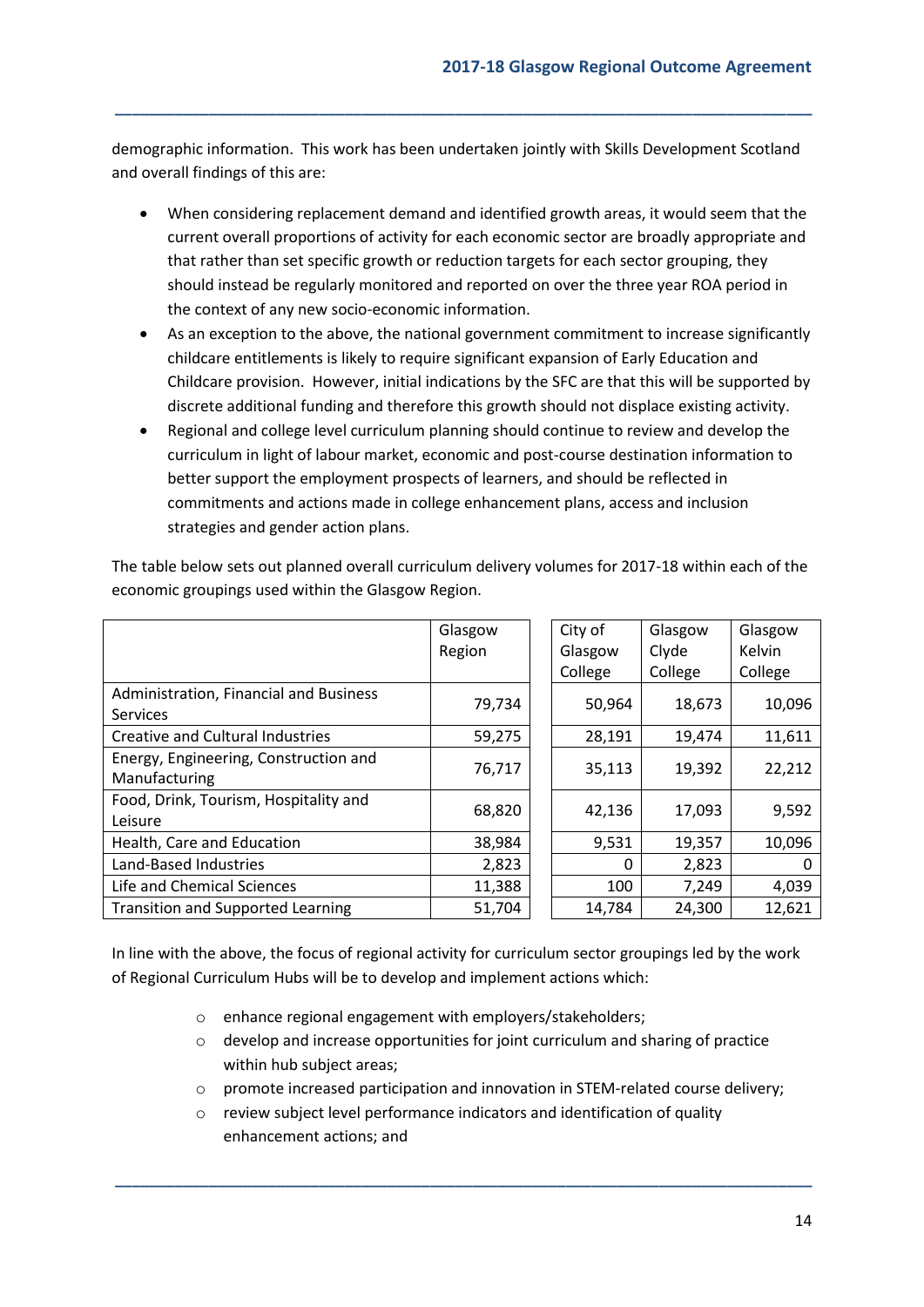o consider post-course progression data and identify actions to increase rates of direct progression into employment.

## <span id="page-14-0"></span>**2. Equality Outcomes**

Glasgow's colleges are committed to serving a regional college learner population which reflects the diversity of the region and which demonstrates regional commitment to widening access through the delivery of a coherent regional curriculum.

**\_\_\_\_\_\_\_\_\_\_\_\_\_\_\_\_\_\_\_\_\_\_\_\_\_\_\_\_\_\_\_\_\_\_\_\_\_\_\_\_\_\_\_\_\_\_\_\_\_\_\_\_\_\_\_\_\_\_\_\_\_\_\_\_\_\_\_\_\_\_\_\_\_\_\_\_\_\_\_\_\_\_**

To support a coherent regional approach, the colleges have jointly developed the following shared equalities outcomes:

- the diversity of students and staff reflects the communities the College serves;
- students and staff experience and contribute to a culture of dignity and respect;
- students and staff benefit from inclusive and accessible spaces, environments and services;
- students and staff actively engage in fully inclusive and accessible learning and teaching; and
- successful student and staff outcomes are increased irrespective of protected characteristics.

Each college has developed action plans and measures to support achievement of these outcomes and which seek to enhance accessibility, encourage greater participation from learners from all protected characteristic groups, and challenge stereotypes and under-representation.

## <span id="page-14-1"></span>**3. Meeting the needs of young people with care experience**

Glasgow is a national "hotspot" in relation to numbers of young people with care experience and many are looked after at home or in the community, which increases the likelihood that they leave school with few or no qualifications and that they do not then participate in the opportunities available nationally to all young people.

Glasgow colleges acknowledge this challenge and provide a number of targeted approaches to working with care experienced young people. The colleges recognise that it becomes increasingly difficult to re-engage with this group of learners after they have left school and as a consequence early intervention and partnership working is key to improving outcomes for this group of young people. Specific provision for care experienced young people includes:

 The Enhanced Vocational Inclusion Programme (EVIP), delivered in partnership with Glasgow City Council's Education and Social Work Services, provides a full-time alternative to school for vulnerable young adults and looked after and cared for young people (at S4 stage) who no longer attend school. Glasgow colleges currently deliver approximately 10 EVIP programmes each year in areas such as Construction, Creative Industries, Hairdressing & Beauty Therapy and Sport. Learners on these programmes are supported by City Council "vocational coaches" as well as by college tutors. These programmes have continued to develop over recent years and now include a part-time pathway programme and "EVIP plus" for some of the most vulnerable and challenging young learners, which has a significant youth work-personal development element and which has a more gradual introduction to vocational study.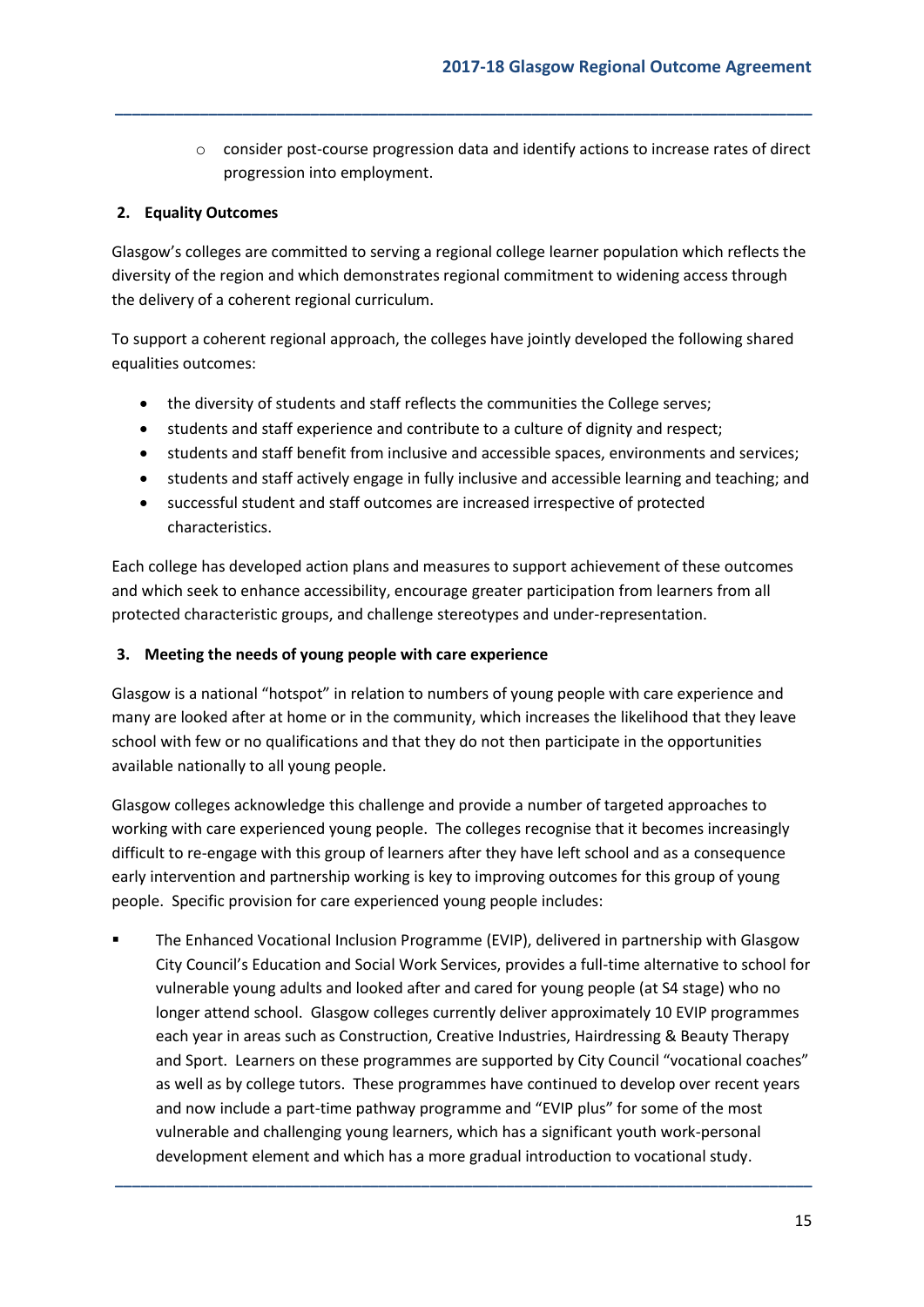Other college programmes delivered in partnership with schools, social work services and health services, provide targeted support to around 50 care experienced young people on an annual basis. It provided individually flexible programmes of personal development, including youth work activities, and vocational skills development in order to re-engage a particularly vulnerable group of young people in formal learning and to support their progression to further study, training or employment.

**\_\_\_\_\_\_\_\_\_\_\_\_\_\_\_\_\_\_\_\_\_\_\_\_\_\_\_\_\_\_\_\_\_\_\_\_\_\_\_\_\_\_\_\_\_\_\_\_\_\_\_\_\_\_\_\_\_\_\_\_\_\_\_\_\_\_\_\_\_\_\_\_\_\_\_\_\_\_\_\_\_\_**

 Glasgow colleges also work with a range of community partner organisations to support care leavers. These include GENR8, a housing project for homeless young people, run by NCH (Scotland), which works in partnership with colleges to assess and develop the independent living skills of young people being offered tenancies as well as to support their progression on to employability programmes. The colleges also work with the Care Leavers' Employment Service, a partnership between Social Work Services, the Careers Service and colleges, which supports care leavers from across Glasgow. The colleges deliver adult literacy and numeracy programmes for the young people who engage with the project as well as providing progression opportunities.

In addition, Glasgow's colleges participate in the national Corporate Parenting Pilot Project being led by *Who Cares? Scotland*. This involves a 12 month commitment to work with *Who Cares? Scotland*, the signing of a "Pledge to Listen", training for Board members and senior staff, the development of a Corporate Parenting plan, access to online training for 250 staff, and opportunity to share practice with other colleges and universities.

Glasgow's Colleges will continue to engage with partners to support access and increase participation levels of learners from priority groups such as care experienced learners. In 2017-18, the colleges will review and take actions to improve, where appropriate, retention and achievement in the aim that outcomes of care experienced learners are comparative to their peers.

## <span id="page-15-0"></span>**4. Meeting the needs of carers**

Glasgow's colleges commit to enhance support for students and staff who are carers. In 2017-18, this will include college level improvement actions to increase the identification of those who are carers including students or staff who become carers during the year, alongside the promotion of a positive declaration environment, and work undertaken in partnership with local authorities to help them meet their duty under the Carers (Scotland) Act 2016.

## <span id="page-15-1"></span>**5. British Sign Language (BSL) support**

Glasgow's colleges are committed to supporting the implementation of the British Sign Language (Scotland) Act 2015, and will play a role in promoting and delivering the outcomes of the BSL National Plan for Scotland. In particular, as the new legislation is implemented, college level plans will be developed to ensure compliance with the new statutory obligations.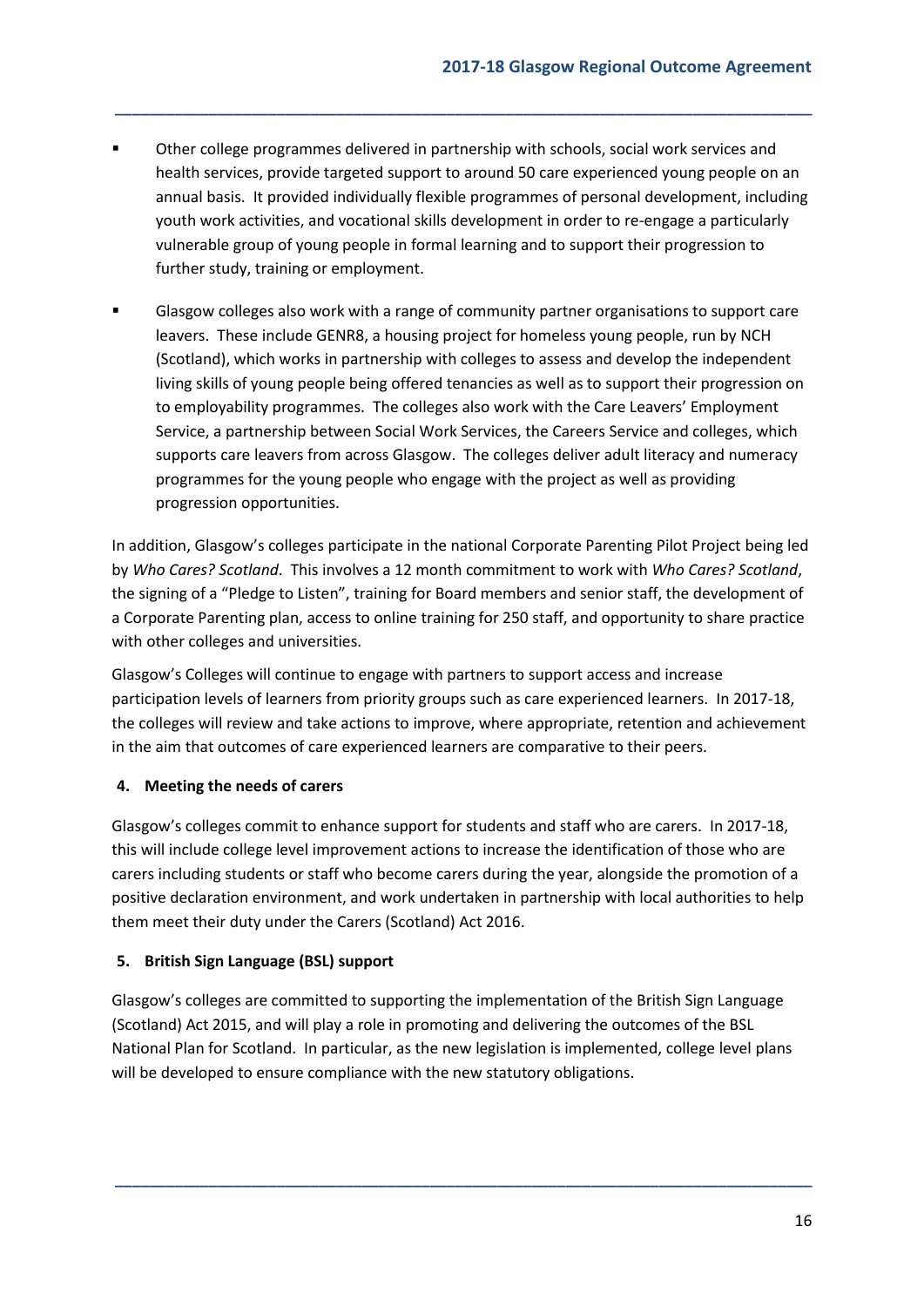## <span id="page-16-0"></span>**6. Meeting the needs of English for Speakers of Other Languages learners**

In terms of ethnicity, data on population and college headcount suggests that the Glasgow College Region broadly reflects the regional population in terms of levels of representation across the ethnicity groupings. However, in terms of the impact of migration on resultant demand for English tuition, 2011 census data provided evidence that approximately 17,000 Glasgow College Region residents claim to speak little or no English.

**\_\_\_\_\_\_\_\_\_\_\_\_\_\_\_\_\_\_\_\_\_\_\_\_\_\_\_\_\_\_\_\_\_\_\_\_\_\_\_\_\_\_\_\_\_\_\_\_\_\_\_\_\_\_\_\_\_\_\_\_\_\_\_\_\_\_\_\_\_\_\_\_\_\_\_\_\_\_\_\_\_\_**

Corresponding to these suggested high levels of demand for English tuition, Glasgow Colleges provide a significant level of English for Speakers of Other Languages (ESOL) tuition. Given the rising numbers of non-UK nationals resident in Glasgow City, Glasgow Region Colleges will continue to provide appropriate levels of English language tuition matched to local population needs to support integration and access to employment. In doing so, colleges will play a lead role in the successful delivery of ESOL tuition, including that coordinated through Community Planning Partnerships.

#### <span id="page-16-1"></span>**7. Meeting the needs of disabled learners**

The table below provides an overview of Glasgow Region college learners in 2014-15 who disclosed a disability and shows that the proportion in Glasgow Colleges is slightly less than as across Scotland as a whole.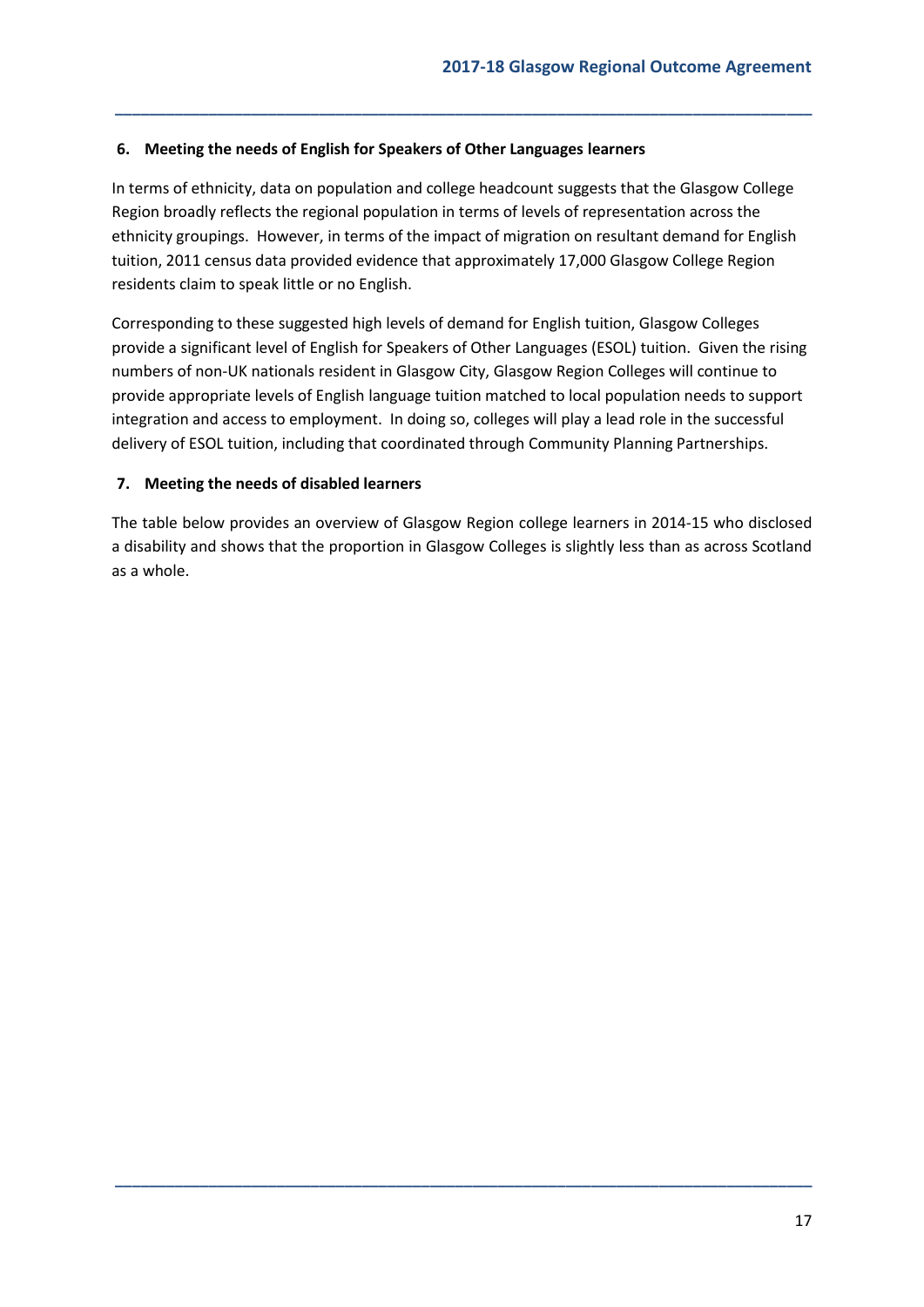|                               | No                |                 | %               |
|-------------------------------|-------------------|-----------------|-----------------|
| Area                          | <b>Disability</b> | <b>Disabled</b> | <b>Disabled</b> |
| <b>Glasgow College Region</b> | 43.689            | 5.729           | 11.6%           |
| Scotland                      | 201,175           | 29,465          | 12.8%           |

Figure 14. Number and Proportion of College Learners Classing Themselves as Disabled, 2014-15

**\_\_\_\_\_\_\_\_\_\_\_\_\_\_\_\_\_\_\_\_\_\_\_\_\_\_\_\_\_\_\_\_\_\_\_\_\_\_\_\_\_\_\_\_\_\_\_\_\_\_\_\_\_\_\_\_\_\_\_\_\_\_\_\_\_\_\_\_\_\_\_\_\_\_\_\_\_\_\_\_\_\_**

Source: SFC InFact Database

In comparison to the above, 2011 Census data for Scotland showed that 22.7% of Glasgow City's population classed themselves as having a long-term activity-limiting health problem or disability, 3% higher than the national average of 19.6%. Alongside this, data on incapacity benefit claimants shows that in Glasgow City, 12.6% of working age adults are claiming Employment Support Allowance and Incapacity Benefits, compared to a Scottish average of 8.2%.

Given the higher than average rates of residents classing themselves as disabled or incapable of work, and the lower than average rates of Glasgow college disabled learners, the Glasgow colleges will investigate more fully the rates of those classing themselves as disabled and identify any barriers to participation or reasons for non-disclosure. This will include partnership work with Community Planning Partnerships and disability support agencies.

Glasgow City Council Education Services have well established arrangements with colleges and a range of specialist centres to ensure pupils with profound and complex needs receive appropriate support from the most suitable providers. Glasgow colleges will maintain a dialogue with the Education Department during the period of this Regional Outcome Agreement and jointly assess with them if any greater level of college support for learners with profound and complex needs is required. Across the Glasgow colleges there is an ongoing dialogue with Glasgow Education Services to ensure provision continues to be sufficient to meet needs and there is also significant joint planning with the Education Services and the Additional Support Needs Schools to ensure college places on appropriate courses are optimised for the majority of leavers. A large School/College provision is also in place for those still at school who can benefit from college input.

The introduction of *Self-Directed Support* to improve social inclusion and independence for young people and adults with disabilities means that colleges should support learners with additional support needs to make informed decisions about further education. In response to this, the Glasgow colleges ensure that they provide tailored information about requirements for entry to college to allow pupils and their carers/agencies to make an informed choice with regard to available college provision and to ensure that best use is made of the resource provided by self-directed support. Colleges also promote accurate and full information about support available on courses on offer to ensure that applicants can make a fully informed choice. Working in partnership with appropriate agencies, Glasgow Region Colleges will also ensure that all reasonable support is in place prior to a place being accepted by a student with additional support for learning needs.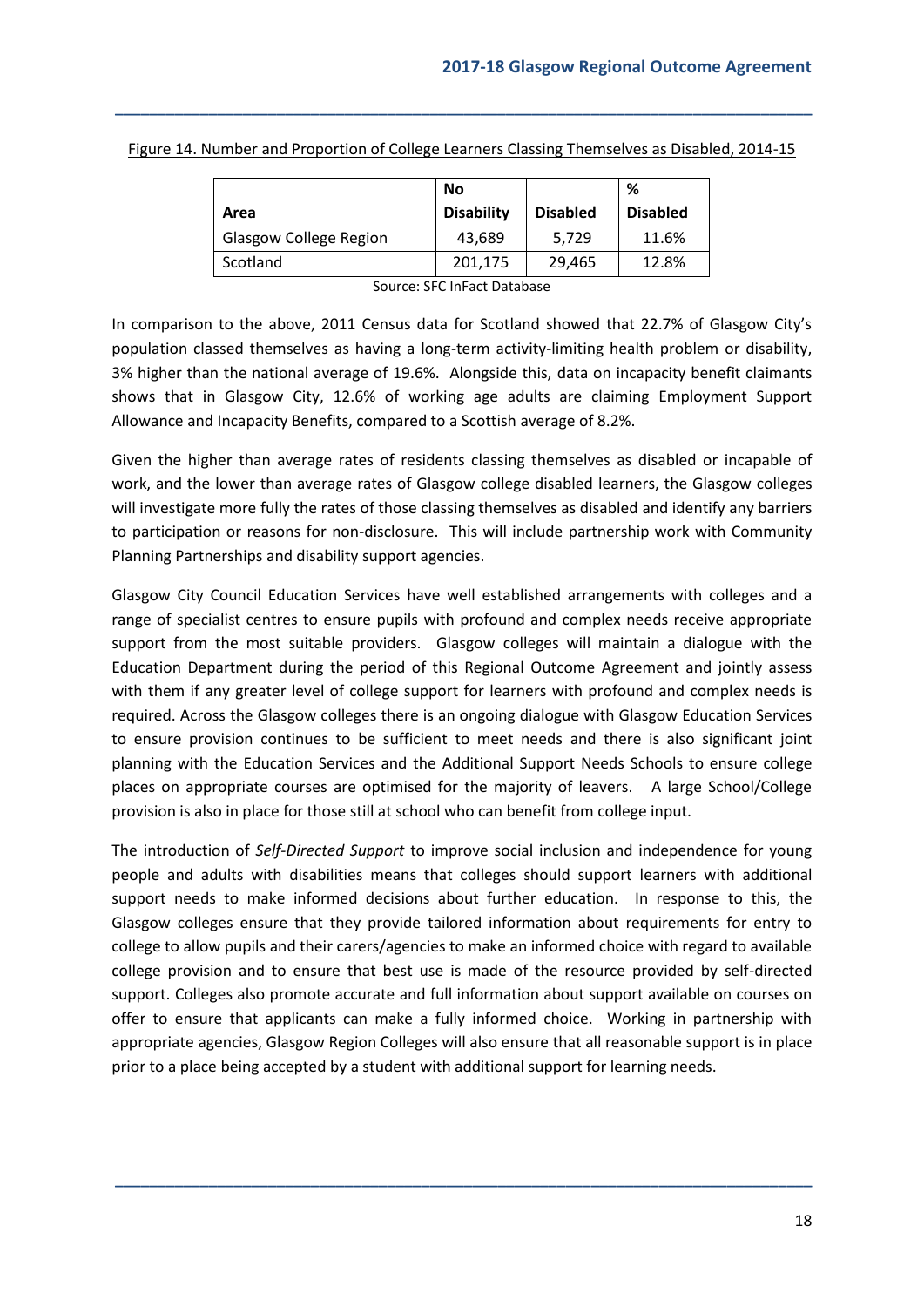## <span id="page-18-0"></span>**8. Developing the Young Workforce (DYW), Senior Phase Vocational Pathways and Foundation Apprenticeships**

**\_\_\_\_\_\_\_\_\_\_\_\_\_\_\_\_\_\_\_\_\_\_\_\_\_\_\_\_\_\_\_\_\_\_\_\_\_\_\_\_\_\_\_\_\_\_\_\_\_\_\_\_\_\_\_\_\_\_\_\_\_\_\_\_\_\_\_\_\_\_\_\_\_\_\_\_\_\_\_\_\_\_**

## Developing the Young Workforce

The Developing the Young Workforce (DYW) implementation programme is a seven year long programme to deliver the policy agenda of the Scottish Government in relation to increasing the employment prospects of the young workforce.

DYW recommendations aim to ensure that all young people have the opportunity to engage in purposeful and directly work related learning while at school, building on the strong school-college partnerships that already exist across the country.

A genuine, long-term partnership approach between schools, colleges, training providers, employers, parents and young people themselves is central to the success of this agenda. It is only through a partnership approach that we will widen the range of options available to young people and support them to make the most appropriate choices for their futures.

The Regional Outcome Agreement guidance sets specific targets for colleges in relation to delivering DYW. These themes include:

- Young people able to access more vocational options during the senior phase of secondary school, which deliver routes into good jobs and careers, developed through effective partnership between schools, colleges, local authorities and other partners
- Improving opportunities and experiences for all learners, with a focus on reducing gender imbalance on course take-up
- Provision aligned with economic needs and regional planning, with a focus on STEM where appropriate
- Further developing college outcome agreements to underpin improvements and measure progress
- Modern Apprenticeships focused on higher level skills and industry needs
- More employers engaging with education and recruiting more young people
- Advancing Equalities

## Senior Phase Vocational Pathways

The three Glasgow colleges are working closely with local authority partners to build on well established relationships – engaging with 46 secondary schools across Glasgow, East Dunbartonshire and East Renfrewshire. An increased number of discrete programmes will be offered in 2017-18. This includes:

- HNC (SCQF level 7) delivery
- NC (SCQF level 6) delivery
- Foundation Apprenticeships
- Personal Development Awards (PDA) and National Progression Awards (NPA)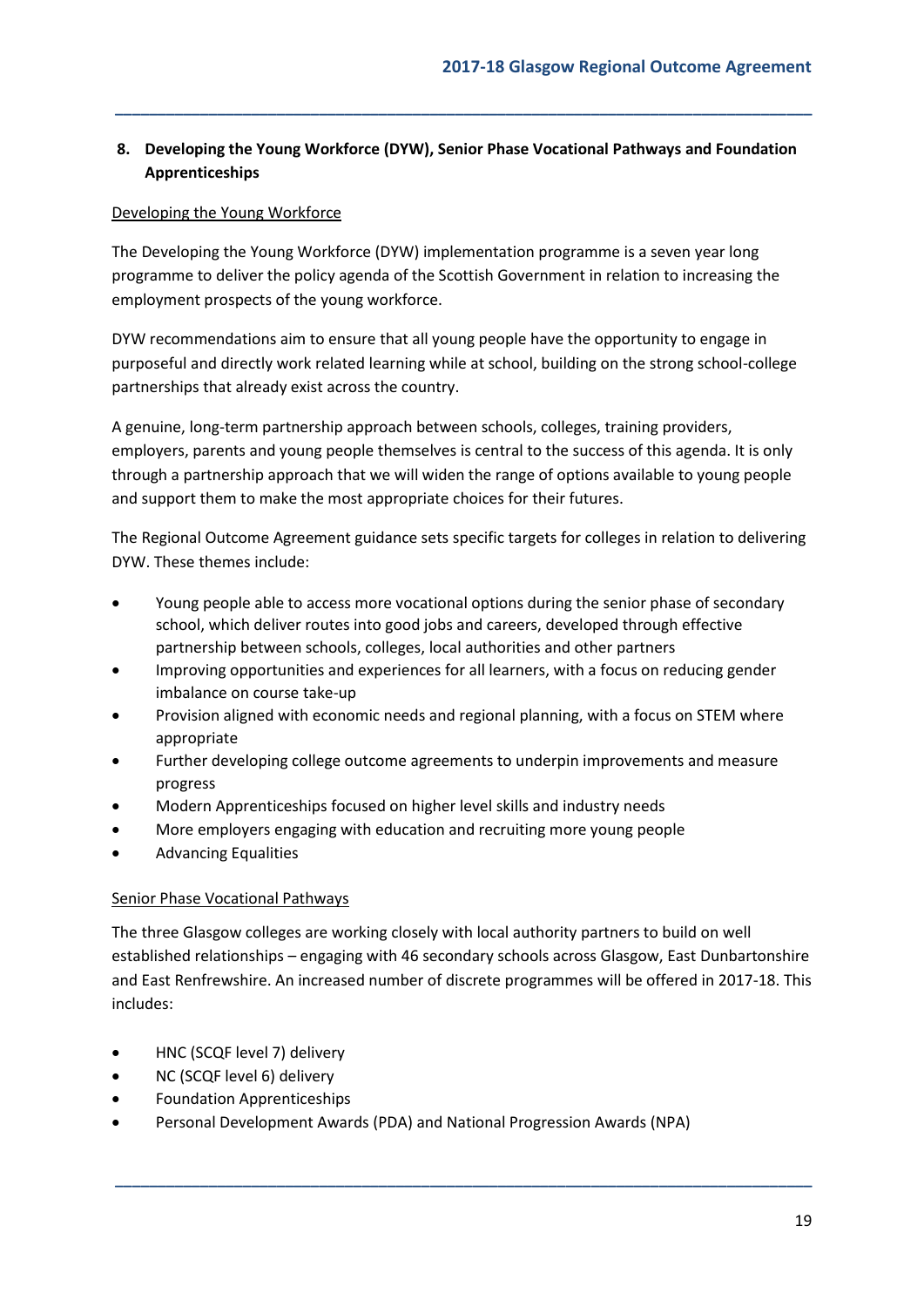Enhanced Vocational Inclusion Programmes (EVIP) – for the most vulnerable S4 pupils and those looked after or in care

**\_\_\_\_\_\_\_\_\_\_\_\_\_\_\_\_\_\_\_\_\_\_\_\_\_\_\_\_\_\_\_\_\_\_\_\_\_\_\_\_\_\_\_\_\_\_\_\_\_\_\_\_\_\_\_\_\_\_\_\_\_\_\_\_\_\_\_\_\_\_\_\_\_\_\_\_\_\_\_\_\_\_**

- Senior Phase Supported Programmes
- Transitions to Learning and Work
- Winter leaver programmes
- Local Open Door Programmes bespoke arrangements with local schools in addition to the formal vocational programmes
- Youth Access Programmes

The establishment of a Regional Invest in Youth Groups aims to increase the influence of employers in the development of vocational pathways. School-Business partnerships are now in place across the majority of the city's schools with plans to replicate in college Curriculum Hubs

The colleges have sharpened the focus on Science, Technology, Engineering and Maths (STEM) by recently launching a regional STEM strategy to support our young and emerging workforce. All three colleges have also gained UK recognised STEM Assured accreditation with NEF (The Innovation Institute) - the first STEM development by a region in the UK.

This STEM strategy commits the colleges to strengthening economic growth by ensuring our vocational programmes are fit for purpose and our emerging workforce have the technical and transferable skills required to engage effectively in a rapidly changing world of work.

## <span id="page-19-0"></span>Foundation Apprenticeships

Glasgow's Colleges are committed to the delivery of Foundation Apprenticeships. The frameworks support directly the Developing Scotland's Young Workforce (DSYW) policy and will play a major role in further strengthening the partnership between employers, colleges, schools and the Glasgow community. This commitment led to a decision being taken by the Glasgow Colleges Group in 2015 that a single regional bid would be submitted on behalf of the three Glasgow colleges to deliver Foundation Apprenticeships. The rationale for reaching this decision was to develop a coherent regional response to local authorities, schools and employer stakeholders and to provide young people with regional opportunities that are in line with regional labour market needs.

The 2016-18 Programme started in August 2016 with 78 learners recruited to seven of the nine frameworks spread across the three Glasgow Colleges. For the 2017-19 Programme two new frameworks have been added, namely Creative & Digital Media and Laboratory Skills. A recruitment target of 248 places has been set shared across the three colleges and local authority areas. The table overleaf provides a breakdown of places to be offered for 2017-18.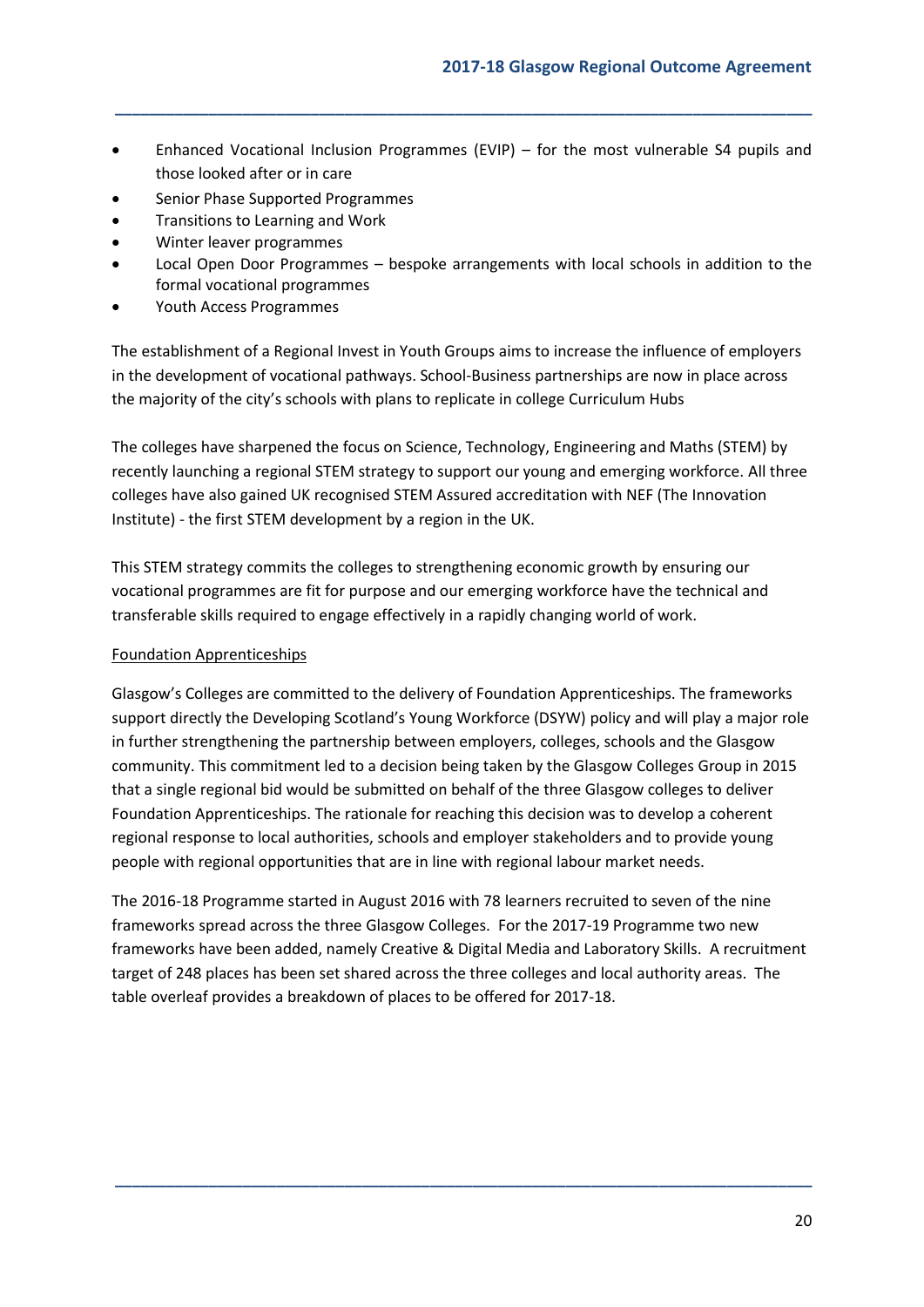| Framework                     | Target number of<br>learners (year 1) | City of<br>Glasgow<br>College | Glasgow<br>Clyde<br>College | Glasgow<br><b>Kelvin</b><br>College |
|-------------------------------|---------------------------------------|-------------------------------|-----------------------------|-------------------------------------|
| <b>Civil Engineering</b>      | 24                                    |                               |                             | 24                                  |
| <b>Mechanical Engineering</b> | 24                                    | 24                            |                             |                                     |
| <b>Engineering Systems</b>    | 24                                    |                               |                             | 24                                  |
| <b>ICT Hardware</b>           | 24                                    | 12                            | 12                          |                                     |
| <b>ICT Software</b>           | 24                                    | 12                            | 12                          |                                     |
| Social Services - CYP         | 24                                    |                               | 12                          | 12                                  |
| Social Services - Healthcare  | 20                                    |                               | 20                          |                                     |
| <b>Financial Services</b>     | 24                                    | 12                            | 12                          |                                     |
| <b>Business Skills</b>        | 12                                    | 12                            |                             |                                     |
| Creative Digital Media        | 36                                    | 12                            | 12                          | 12                                  |
| Laboratory Skills             | 12                                    |                               | 12                          |                                     |
| <b>TOTAL:</b>                 | 248                                   | 84                            | 92                          | 72                                  |

**\_\_\_\_\_\_\_\_\_\_\_\_\_\_\_\_\_\_\_\_\_\_\_\_\_\_\_\_\_\_\_\_\_\_\_\_\_\_\_\_\_\_\_\_\_\_\_\_\_\_\_\_\_\_\_\_\_\_\_\_\_\_\_\_\_\_\_\_\_\_\_\_\_\_\_\_\_\_\_\_\_\_**

The partnership wishes to build high quality and comparable offers that are consistent, as far as possible, across Glasgow.

A Project Board, governing how the three colleges and partners work together within this single bid was formed and includes participation from the three assigned colleges, and Glasgow City, East Renfrewshire and East Dunbartonshire Councils. Further dialogue has taken place with organisations such as Glasgow Chamber of Commerce, Glasgow Economic Leadership as well as industry representative bodies to ensure that a comprehensive stakeholder engagement plan is implemented. Supporting the Project Board is a centralised Foundation Apprenticeship Team specifically tasked with overseeing the implementation and operational development of the Programme. With regard to specific frameworks, it is anticipated that, where only one college is delivering a framework, that college will lead on that framework. Where a framework is delivered by more than one college, one college will be nominated to take the lead on that framework on behalf of the partnership, and will report directly through the FA Team to the Project Board.

## <span id="page-20-0"></span>**9. Gender and equalities**

Comparison of Regional population shares and proportions of Glasgow college learners by gender show a close similarity as indicated by the table below.

| <b>Measure</b>                             | <b>Males</b> | <b>Females</b> |
|--------------------------------------------|--------------|----------------|
| Glasgow Regional Population Shares (2011)  | 48.2%        | 51.9%          |
| Glasgow College Headcount Shares (2014-15) | 51.0%        | 49.0%          |

Comparison of Male/Female Regional Population and Student Headcount Shares

Source: Scotland's Census and SFC In Fact Database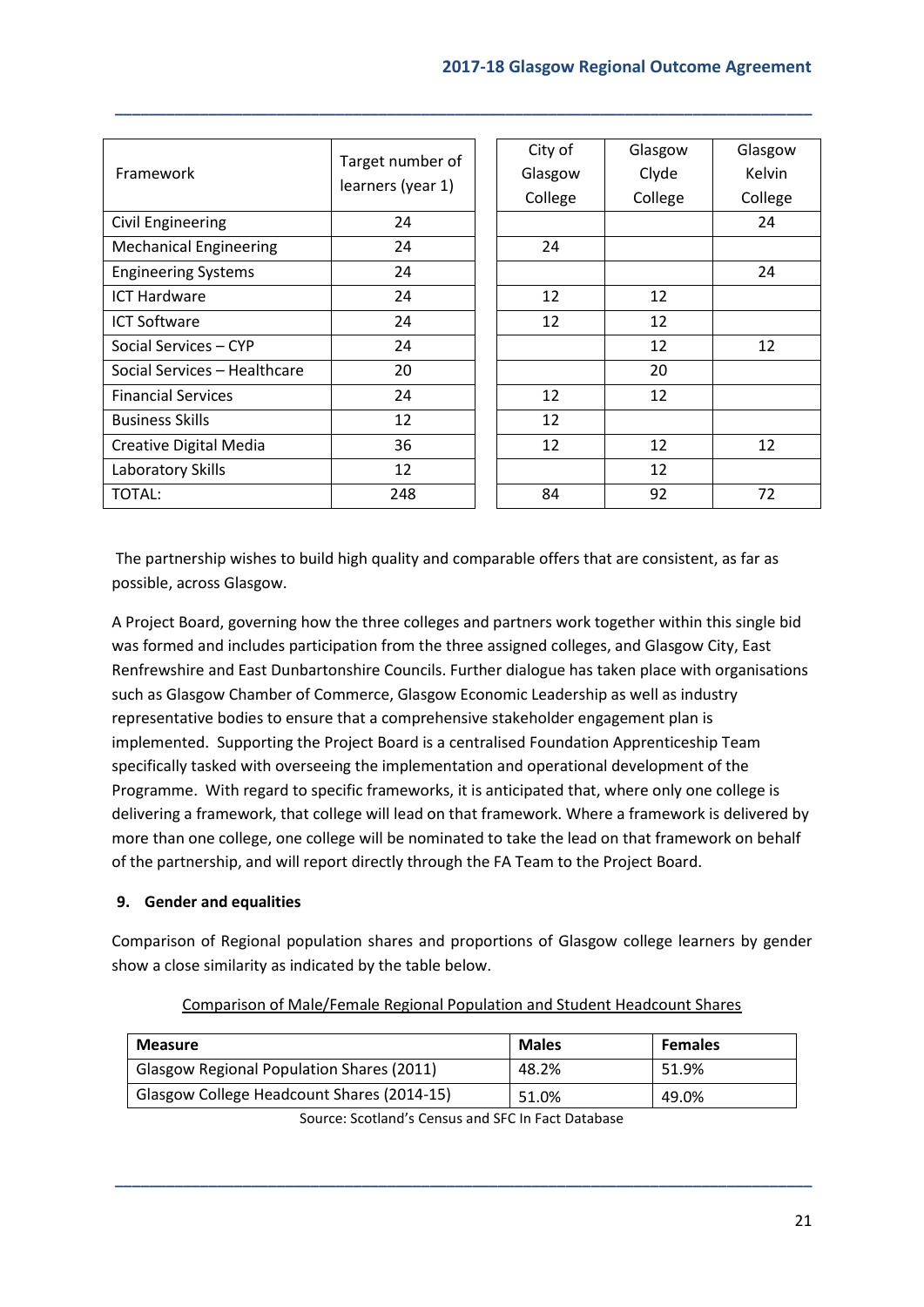However, when student gender proportions are analysed at subject level, significant variations exist across different subject groupings.

**\_\_\_\_\_\_\_\_\_\_\_\_\_\_\_\_\_\_\_\_\_\_\_\_\_\_\_\_\_\_\_\_\_\_\_\_\_\_\_\_\_\_\_\_\_\_\_\_\_\_\_\_\_\_\_\_\_\_\_\_\_\_\_\_\_\_\_\_\_\_\_\_\_\_\_\_\_\_\_\_\_\_**

The Scottish Government, through DYW, has set out its ambitions for colleges to address gender imbalances at subject level, within the following KPI to 'increase by 5 percentage points the minority gender share in each of the 10 largest and most imbalanced superclasses among 16-24 year olds by 2021'.

For 2017-18, the SFC have asked for all colleges to outline their key ambitions to tackle gender imbalances at a subject level within their Gender Action Plans. Within their gender action plans for 2017-18, each assigned college will set clear outcomes focused on the subjects with the greatest gender imbalances at the college. This will focus particularly on addressing gender imbalances in the following subjects by superclass where 90% or more learners\* are of one gender.

| Superclass                         | Total | Male | Female |
|------------------------------------|-------|------|--------|
| Oil Gas Operations                 | 103   | 100% | 0%     |
| Transport (gen)                    | 119   | 100% | 0%     |
| Marine                             | 794   | 98%  | 2%     |
| <b>Building Services</b>           | 506   | 96%  | 4%     |
| Engineer/Tech(gen)                 | 635   | 96%  | 4%     |
| Marine Transport                   | 1,372 | 96%  | 4%     |
| <b>Electronic Engineering</b>      | 127   | 96%  | 4%     |
| <b>Building &amp; construction</b> | 303   | 96%  | 4%     |
| <b>Mechanical Engineering</b>      | 907   | 95%  | 5%     |
| <b>Electrical Engineer</b>         | 870   | 95%  | 5%     |
| Civil Engineering                  | 314   | 93%  | 7%     |
| Built Environment (gen)            | 278   | 92%  | 8%     |
| Construction (gen)                 | 1,172 | 90%  | 10%    |
| Dec Me Crafts/Jewellery            | 355   | 10%  | 90%    |
| Dance                              | 139   | 9%   | 91%    |
| Hair/Personal Care Services        | 2,093 | 7%   | 93%    |
| <b>Child Care Services</b>         | 984   | 7%   | 93%    |

(\* Note: only includes subject groupings with more than 100 enrolments.)

Glasgow's colleges will also identify where they have an imbalance between male and female learners within completion by subject and outline the outcomes they hope to achieve in addressing the imbalance.

## <span id="page-21-0"></span>**10. STEM**

Strategically a particular priority has been placed by the colleges on the development of STEM provision and pathways. Glasgow's colleges have worked with the National Engineering Foundation (NEF) to develop individual college and regional STEM strategies. The colleges are also supporting the development of a Glasgow City Council Education Services STEM Academy with a hub in the new City of Glasgow College estate to support delivery throughout the region's schools and colleges. At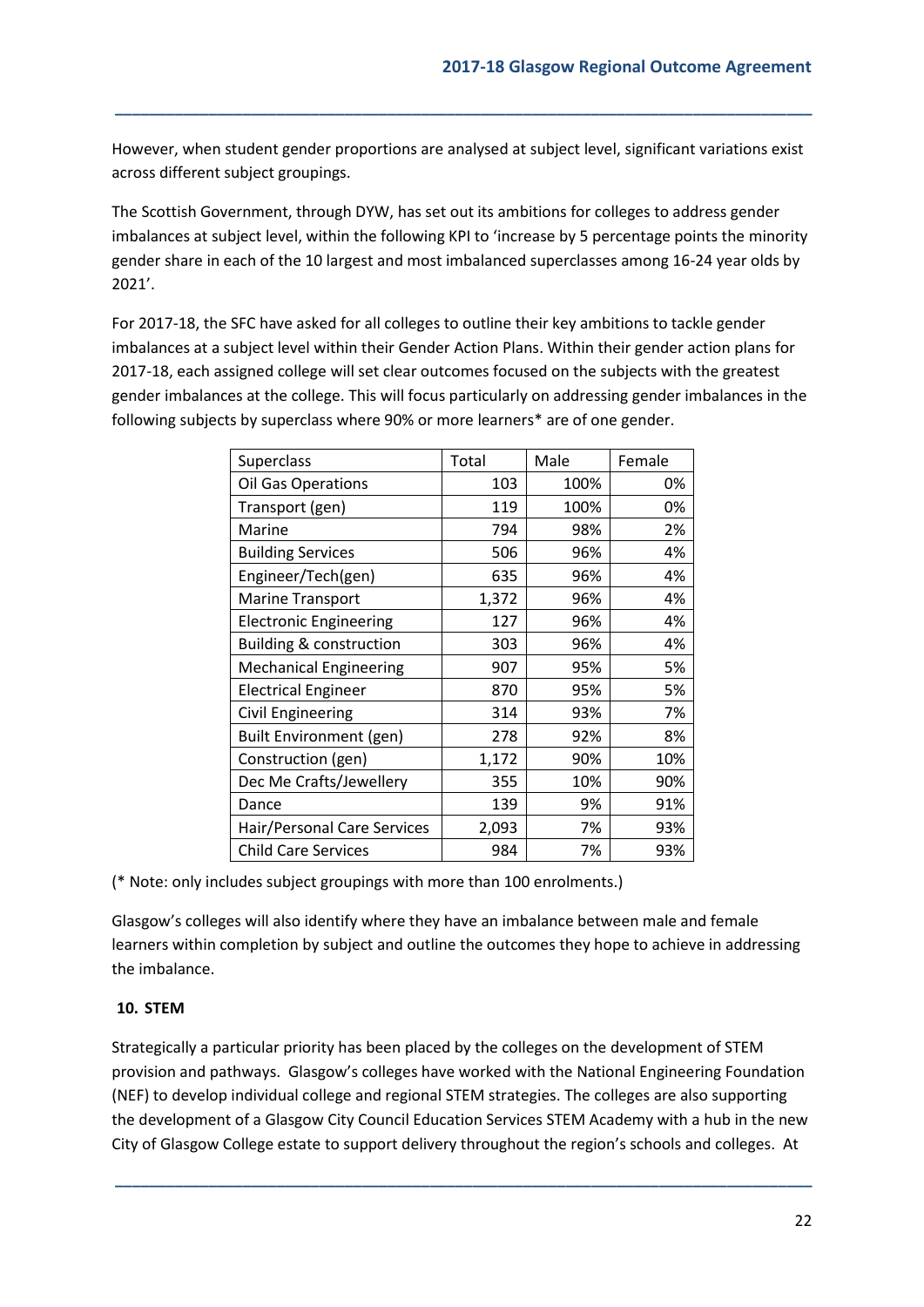the same time the colleges are working with both employers and HE partners to develop efficient STEM pathways from school, through colleges and university and to employment. This builds on the success of early initiatives such as the Engineering Scholarship and is being both led and supported by a range of partners and complimentary initiatives.

**\_\_\_\_\_\_\_\_\_\_\_\_\_\_\_\_\_\_\_\_\_\_\_\_\_\_\_\_\_\_\_\_\_\_\_\_\_\_\_\_\_\_\_\_\_\_\_\_\_\_\_\_\_\_\_\_\_\_\_\_\_\_\_\_\_\_\_\_\_\_\_\_\_\_\_\_\_\_\_\_\_\_**

Supporting improved gender balance on STEM programmes through earlier engagement of young people with STEM pathways is a specific focus of regional STEM developments. Current regional curriculum review activity seeks to ensure that provision has a strong focus on labour market need and that there are clear regional pathways to employment, both directly and via higher education. This process includes establishing clear links between school-college senior phase activity and these employment pathways and again STEM provision has been prioritised for regional development. In terms of volume targets, the section above on economic sector volumes provides an indication of planned credit volumes for 2017-18 in the following STEM related economic sectors: ICT Services, Creative & Cultural Industries, Energy, Engineering, Construction & Manufacturing, Health, Care & Education, and Life & Chemical Sciences.

#### <span id="page-22-0"></span>**11. Work Experience**

In September 2016, the Scottish Funding Council produced guidance on a Work Placement Standard for Colleges. This provided direction and highlighted best practice in the college sector and set the expectation that all college learners should benefit from high quality work placements or other workplace experience in line with the Scottish Government's Developing the Young Workforce strategy. The aim of the SFC guidance was to improve significantly and consistently the future employment prospects of all learners studying in colleges in Scotland.

In response to this guidance, Glasgow's colleges will assess the scale of work experience/work simulation in place within courses during session 2016-17 in order to identify a baseline of such activity and then determine an increase in this type of activity for different curriculum areas for future years, in line with the Commission's recommendation that all vocational courses should include a significant element of work experience. The colleges will continue to build on existing good practice across the sector, sharing knowledge and practical solutions, and working in closer partnership with employers and other stakeholders. The colleges will deliver a range of activity, maximising opportunities for contextualised learning and practical skills development, including working with partners to align the provision of Senior Phase work experience element to college vocational pathways.

## <span id="page-22-1"></span>**12. Employer Engagement**

Glasgow Region Colleges engage with over 2,000 different employers and the colleges utilise a variety of strategic approaches and operational plans related to employer engagement. This includes work at both an individual organisational level, as well as work with regional and national groupings. The colleges are committed to maximising existing partnerships and developing new ones to provide additional opportunities and better employment outcomes for learners.